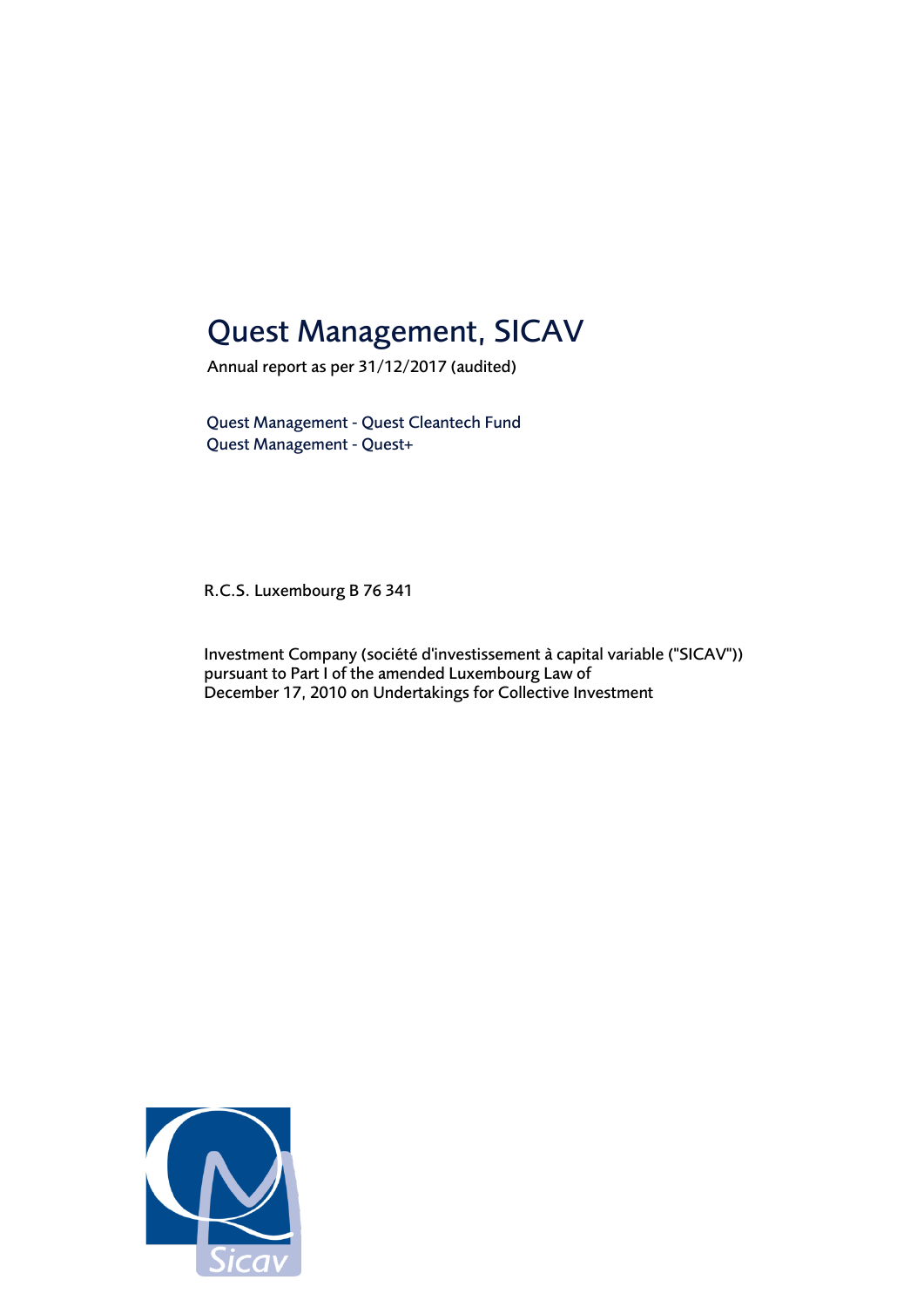### **Contents**

Subscriptions can be accepted only on the basis of the valid Sales Prospectus (with annexes) and the Key Investor Information Document together with the most recent Annual Report and, if the latter was published more than eight months ago, the most recent Semi-Annual Report.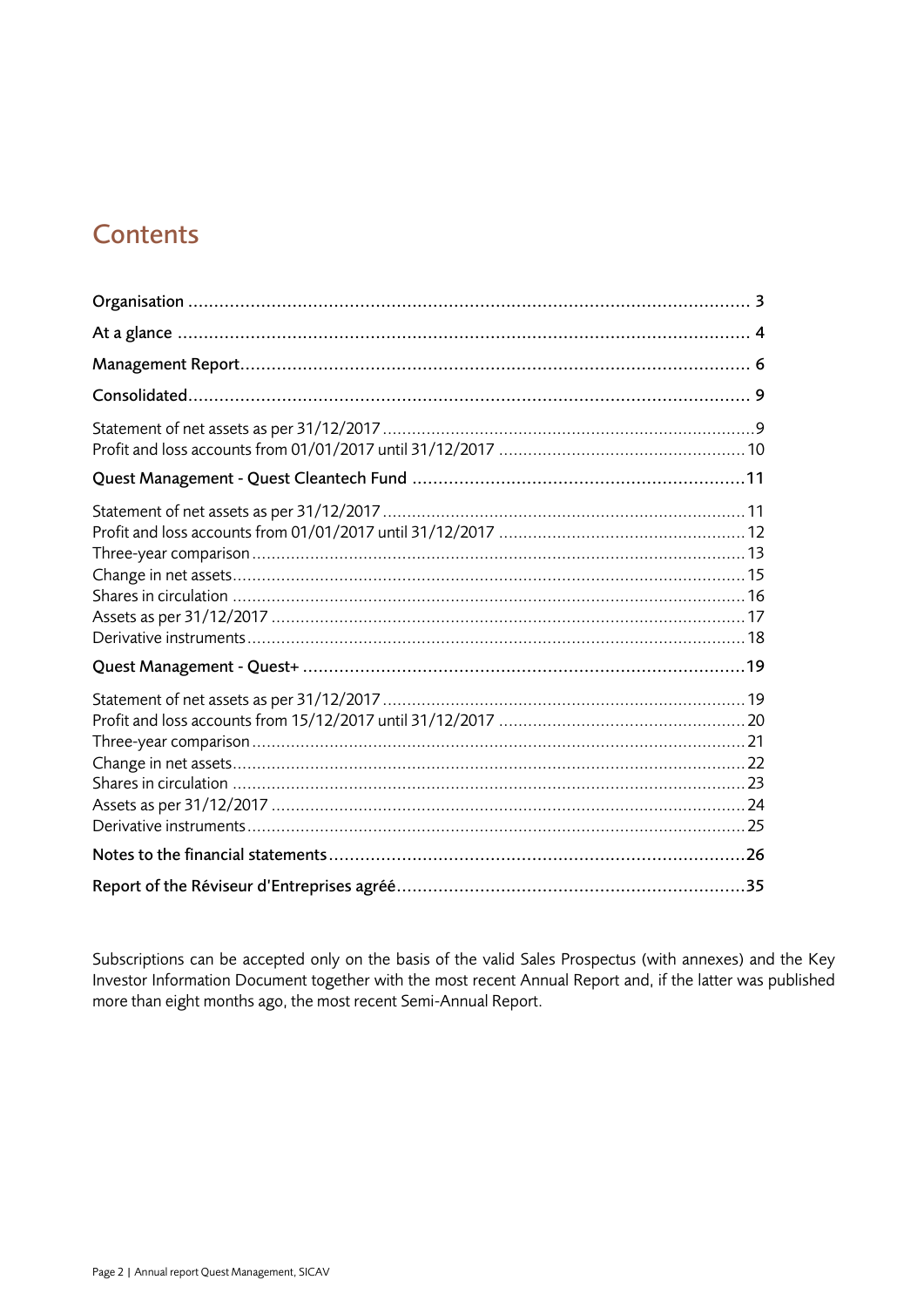### <span id="page-2-0"></span>**Organisation**

### Company

Quest Management, SICAV 26, Avenue de la Liberté LU-1930 Luxembourg

### Board of Directors

Patrick de Bellefroid (Chairman), Nethen (BE) Jos Peeters (Member), Leuven (BE) Romain Moebus (Member), Luxembourg (LU) Yves Vaneerdewegh (Member), Leuven (BE)

### Management Company

VP Fund Solutions (Luxembourg) SA 26, Avenue de la Liberté LU-1930 Luxembourg

### Day-to-day Managers of the Management **Company**

Eduard von Kymmel (Chairman), Luxembourg (LU) Ralf Funk (Member), Luxembourg (LU) Until 30 November 2017: Anne Guidi (Member), Luxembourg (LU) Since 1 December 2017: Uwe Stein (Member), Luxembourg (LU)

#### Board of Directors of the Management Company

Until 8 July 2017: Christoph Mauchle (Chairman), Luxembourg (LU) Since 10 July 2017: Eduard von Kymmel (Chairman), Luxembourg (LU) Jean-Paul Gennari (Member), Hesperange (LU) Since 7 July 2017: Ralf Konrad (Member), Vaduz (LI)

Investment Manager and Marketing Agent Capricorn Venture Partners N.V. Lei 19/1 BE-3000 Leuven

Administrator, Domiciliary, Registrar and Transfer Agent VP Fund Solutions (Luxembourg) SA 26, Avenue de la Liberté LU-1930 Luxembourg

### Depositary and Principal Paying Agent

VP Bank (Luxembourg) SA 26, Avenue de la Liberté LU-1930 Luxembourg

### Auditor

KPMG Luxembourg, Société coopérative Cabinet de révision agréé 39, Avenue John F. Kennedy LU-1855 Luxembourg

### Legal Advisor

Elvinger Hoss Prussen, Société anonyme 2, place Winston Churchill LU-1340 Luxembourg

### Financial Agent for Belgium

CACEIS Bank, Belgium Branch Avenue du Port 86c, B320 BE-1000 Brussels

### Representative for France

CACEIS Bank France Place Valhubert 1-3 FR-75013 Paris

### Information Agent for Germany

CACEIS Bank S.A., Germany Branch Lilienthalallee 34-36 DE-80939 Munich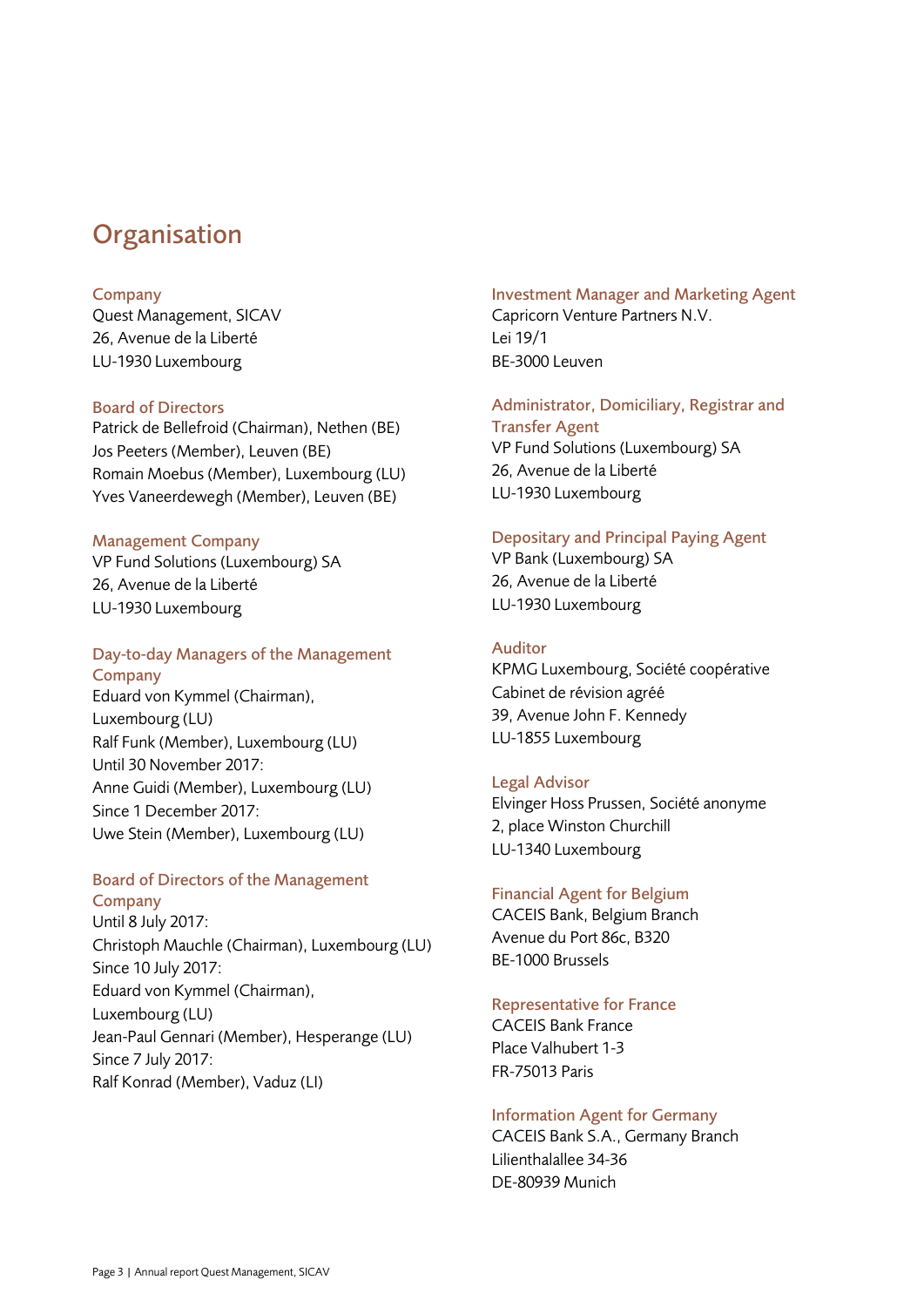### <span id="page-3-0"></span>At a glance

| Net asset value as at 31/12/2017            |                       | EUR 168.5 millions    |
|---------------------------------------------|-----------------------|-----------------------|
| Net asset value per share as at 31/12/2017  |                       |                       |
| Quest Management - Quest Cleantech Fund (A) |                       | EUR 219.63            |
| Quest Management - Quest Cleantech Fund (B) |                       | EUR 257.95            |
| Quest Management - Quest Cleantech Fund (C) |                       | EUR 276.60            |
| Quest Management - Quest Cleantech Fund (I) |                       | EUR 123.74            |
| Quest Management - Quest Cleantech Fund (R) |                       | EUR 121.63            |
| Quest Management - Quest+ (C)               |                       | <b>EUR 99.20</b>      |
| Performance <sup>1</sup>                    | since inception p.a.  | 1 year <sup>2</sup>   |
| Quest Management - Quest Cleantech Fund (A) | 8.40%                 | 15.03%                |
| Quest Management - Quest Cleantech Fund (B) | 10.20%                | 17.63%                |
| Quest Management - Quest Cleantech Fund (C) | 10.99%                | 18.38%                |
| Quest Management - Quest Cleantech Fund (I) | 8.04%                 | 18.40%                |
| Quest Management - Quest Cleantech Fund (R) | 7.36%                 | 17.65%                |
| Quest Management - Quest+ (C)               |                       | $-0.80%$              |
| Inception                                   |                       | per                   |
| Quest Management - Quest Cleantech Fund (A) |                       | 31/03/2008            |
| Quest Management - Quest Cleantech Fund (B) |                       | 31/03/2008            |
| Quest Management - Quest Cleantech Fund (C) |                       | 31/03/2008            |
| Quest Management - Quest Cleantech Fund (I) |                       | 31/03/2015            |
| Quest Management - Quest Cleantech Fund (R) |                       | 31/03/2015            |
| Quest Management - Quest+ (C)               |                       | 15/12/2017            |
| Total expense ratio (TER) <sup>3</sup>      | incl. Performance fee | excl. Performance fee |
| Quest Management - Quest Cleantech Fund (A) | 3.95%                 | 0.50%                 |
| Quest Management - Quest Cleantech Fund (B) | 1.72%                 | 1.72%                 |
| Quest Management - Quest Cleantech Fund (C) | 1.11%                 | 1.11%                 |
| Quest Management - Quest Cleantech Fund (I) | 1.10%                 | 1.10%                 |
| Quest Management - Quest Cleantech Fund (R) | 1.73%                 | 1.73%                 |
| Quest Management - Quest+ (C)               | 0.05%                 | 0.05%                 |
| <b>Luxembourg VAT number</b>                |                       | LU 23760362           |

l

 $^{\rm 1}$  Past performance is not necessarily a guide to the future performance of the fund. The performance information above does not reflect the commissions charged upon issuance and redemption of fund shares.

 $^2$  For share classes, whose inception date is during the reporting period, the performance won't be annualized but includes the period between the inception date and the business year-end.<br><sup>3</sup> Indicates the sum of all commissions and costs charged to the fund during the last 12 months as a percentage of net asset value.

The calculation for Quest Management – Quest+ (C) covers the period from December 15, 2017 to December 31, 2017.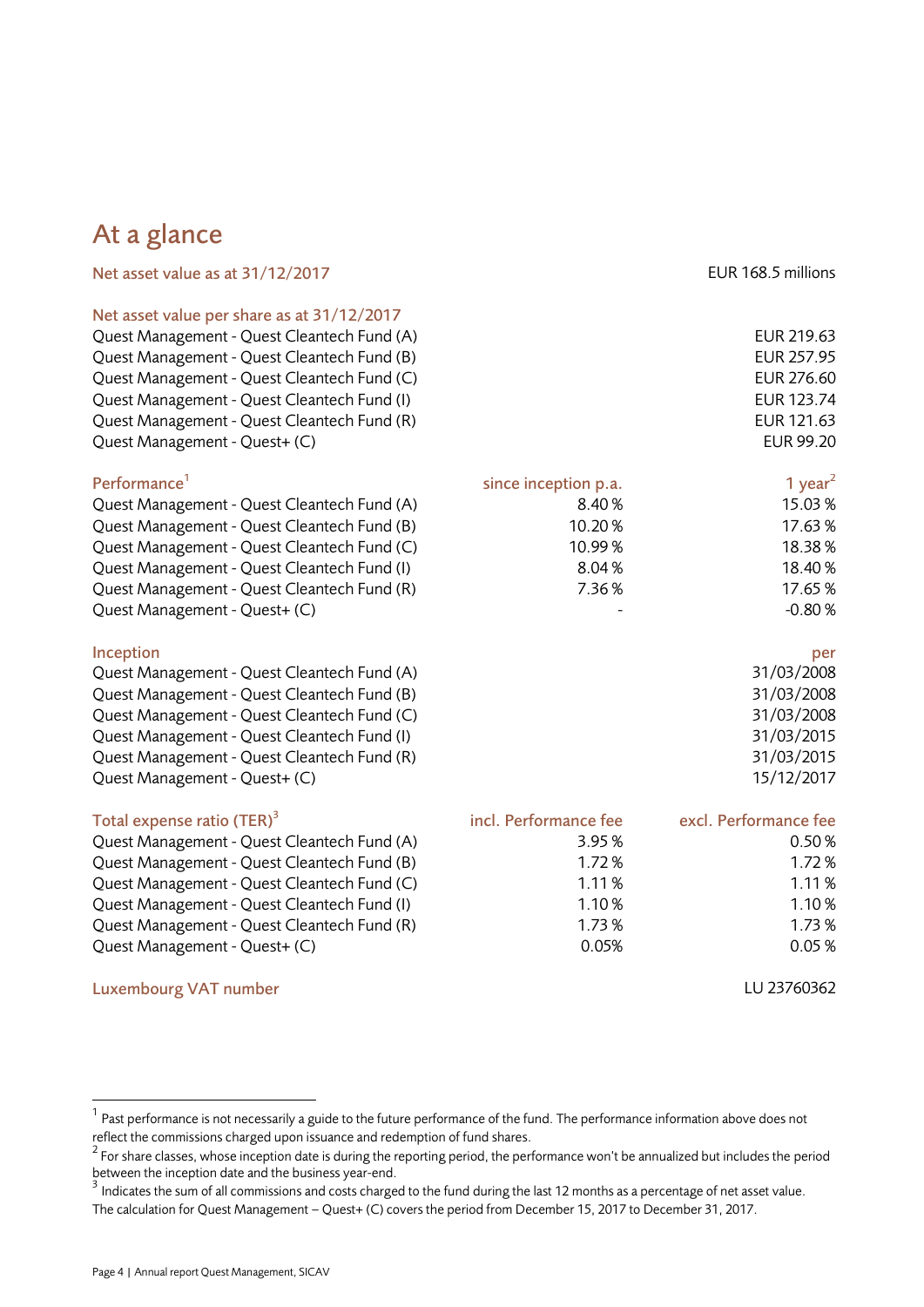#### **Distributions**

| Quest Management - Quest Cleantech Fund (A) |  |  |  |  |
|---------------------------------------------|--|--|--|--|
|---------------------------------------------|--|--|--|--|

Quest Management - Quest Cleantech Fund (B) None (reinvestment of

Quest Management - Quest Cleantech Fund (C) None (reinvestment of

Quest Management - Quest Cleantech Fund (I) None (reinvestment of

Quest Management - Quest Cleantech Fund (R) None (reinvestment of

### Performance fee

Quest Management - Quest Cleantech Fund (C) None Quest Management - Quest Cleantech Fund (I) None Quest Management - Quest Cleantech Fund (R) None Quest Management - Quest+ (C) None

Quest Management - Quest Cleantech Fund (A) 2.00 % 0.00 % Quest Management - Quest Cleantech Fund (B)  $2.00\%$  2.00 % 0.00 % Quest Management - Quest Cleantech Fund (C)  $2.00\%$  0.00 % Quest Management - Quest Cleantech Fund (I) 2.00 % 0.00 % Quest Management - Quest Cleantech Fund (R)  $2.00\%$  2.00 % 0.00 % Quest Management - Quest+ (C)  $2.00\%$  0.00 %

Quest Management - Quest Cleantech Fund (A) Lux Quest Management - Quest Cleantech Fund (B) Luxembourg LU0346062424 Quest Management - Quest Cleantech Fund (C) Lux Quest Management - Quest Cleantech Fund (I) Lux Quest Management - Quest Cleantech Fund (R) Luxembourg Luxembourg Luxembourg Luxembourg Luxembourg Luxembourg Lux Quest Management - Quest+ (C) Luxembourg Luxembourg Luxembourg Luxembourg Luxembourg Luxembourg Luxembourg Lux

Quest Mone (reinvestment of profits) profits) profits) profits) profits) Quest Management - Quest+ (C) None (reinvestment of None (reinvestment of profits)

Quest Management - Quest Cleantech Fund (A) 20% (Euro Cash Indices LIBOR Total Return 3 Months EUR) with high watermark Quest Management - Quest Cleantech Fund (B) None

Subscription commission

# (max.)

Redemption fee

Fund domicile **ISIN** 

(max.)

| embourg) | LU0346060212 |
|----------|--------------|
| embourg) | LU0346062424 |
| embourg) | LU0346063406 |
| embourg) | LU1171478941 |
| embourg) | LU1171478784 |
| embourg) | LU1699953201 |
|          |              |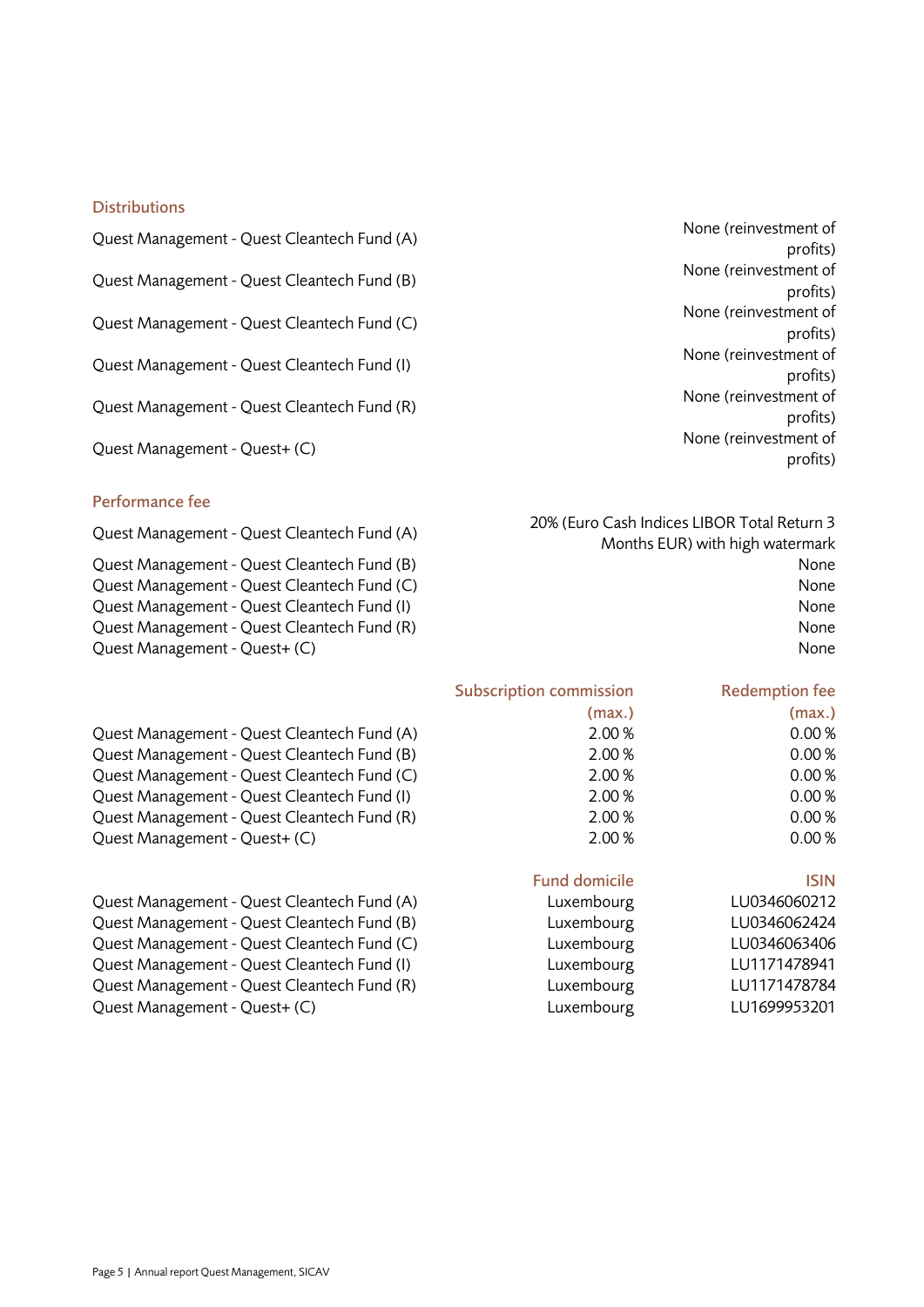### <span id="page-5-0"></span>Management Report

### MARKET ENVIRONMENT

2017 was a good year for equity markets. European equities recorded a double digit performance with the STOXX Europe 600 Net Return index at +10.6%. Small caps did much better with the Stoxx Europe Small 200 Net Return index up 18% .The best-performing sectors in Europe were Technology and Basic Resources with Telecommunication Services, Retail, Media and Oil & Gas recording negative evolutions.

US stocks (in local currency) outperformed European stocks once again. The S&P 500 index climbed almost 20% but due to strong decline of the dollar, less than 7% is left when converted to euros. Remarkably, the US equity markets went up every single month in 2017! The Cleantech Total Return index in Euro increased by approximately 15%. This means that Cleantech stocks performed better than the overall market for the third year in a row.

### QUEST MANAGEMENT – QUEST CLEANTECH FUND

### Objectives and Investment Policy

Quest Management – Quest Cleantech Fund is actively managed, mainly investing in stocks of Cleantech companies listed in developed markets. Cleantech can be defined as products and services that provide cleaner or more efficient use of the earth's natural resources, such as energy, water, air and raw materials. The sub-fund focuses on Cleantech companies in areas such as renewable energy, energy efficiency, water treatment, waste management, pollution control and advanced materials. In addition, the Fund may invest in stocks of Cleantech companies listed in emerging markets as well as in convertible bonds issued by Cleantech companies.

### Performance

2017 was a strong year for Quest Cleantech Fund, realizing a return of 15.0% for the A-shares, 17.6% for the B-shares, 18.4% for the C-shares, 17.7% for the R-shares and 18.4% for the I-shares.

The sub-fund's long term performances remain strong: +10.6% on 3 years, +12.3% on 5 years and +8.4% since launch on 31 March 2008 (all annualized) for the A-shares. For the B-shares the annualized long term performances are +13.5% (3 years), +16.0% (5 years) and +11.0% (since launch on 31 March 2008). For the Cshares the annualized long term performances are +14.2% (3 years), +16.0% (5 years) and +11.0% (since launch on 31 March 2008).

The annualized performance of the R-shares since launch (31 March 2015) is 7.4% and the annualized performance of the I-shares since launch (31 March 2015) is 8.0%.

Kingspan was the strongest contribution to the fund performance in 2017. Umicore, Aalberts, Norma and Nabaltec are not far behind. Lenzing and Nordex had the biggest negative contributions to the performance.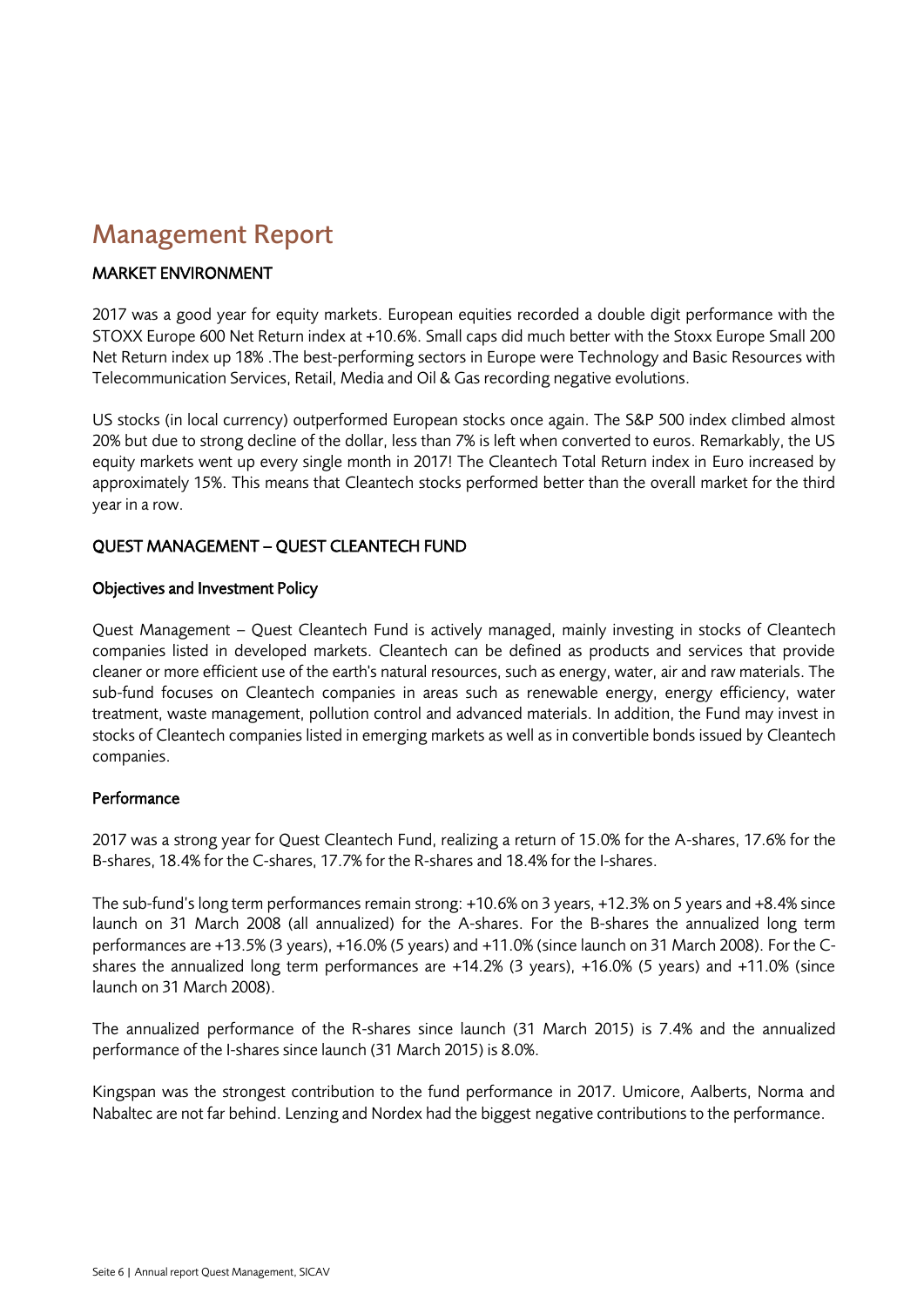### Portfolio

Three stocks were removed from the portfolio in 2017: Kuka went out of the portfolio after the takeover bid ended. Nordex was sold following a heavy profit warning in February. PerkinElmer was sold due to high valuation.

Six additional stocks were added to the portfolio. In the first quarter Exel Industries (precision spraying equipment), ForFarmers (feed solutions for livestock farming) and Nabaltec (environmentally friendly flame retardant fillers) were purchased. Lenzing, an Austrian producer of wood-based cellulose fibres, was added to the portfolio in June. In September, Steico, a German company which produces and markets a broad product range of wood-fibre based insulation and construction materials, was bought. In October, Johnson Matthey was added to the portfolio. The company is a leader in environmental technologies such as catalysts and metals refining.

Top holdings at the end of 2017 are Norma Group (6.4% of the total net asset value), Hexcel (5.9%), CFE (5.9%) and Kingspan (5.4%).

Total assets of the sub-fund ended the year at more than EUR 167 million, compared to less than EUR 60 million at the end of 2016.

### QUEST MANAGEMENT – QUEST+

### Objectives and Investment Policy

Quest Management – Quest+ is actively managed, mainly investing in stocks of growth companies listed in Europe. The sub-fund focuses on investments in future oriented themes with positive impact on people and the planet. Investment areas include healthcare, healthy living, well-being, human development, smart industries, digitalisation, clean energy and resource efficiency. In addition, the sub-fund may invest in stocks of companies listed outside Europe as well as in convertible bonds.

### **Performance**

Quest+ was launched on the 15<sup>th</sup> December, 2017 at a Net Asset Value of EUR 100. The NAV at the end of the year amounts to EUR 99.19.

### Portfolio

19 different stocks were added in the portfolio in the period from launch until the end of the year.

Total assets of the sub-fund ended the year at slightly more than EUR 1 million.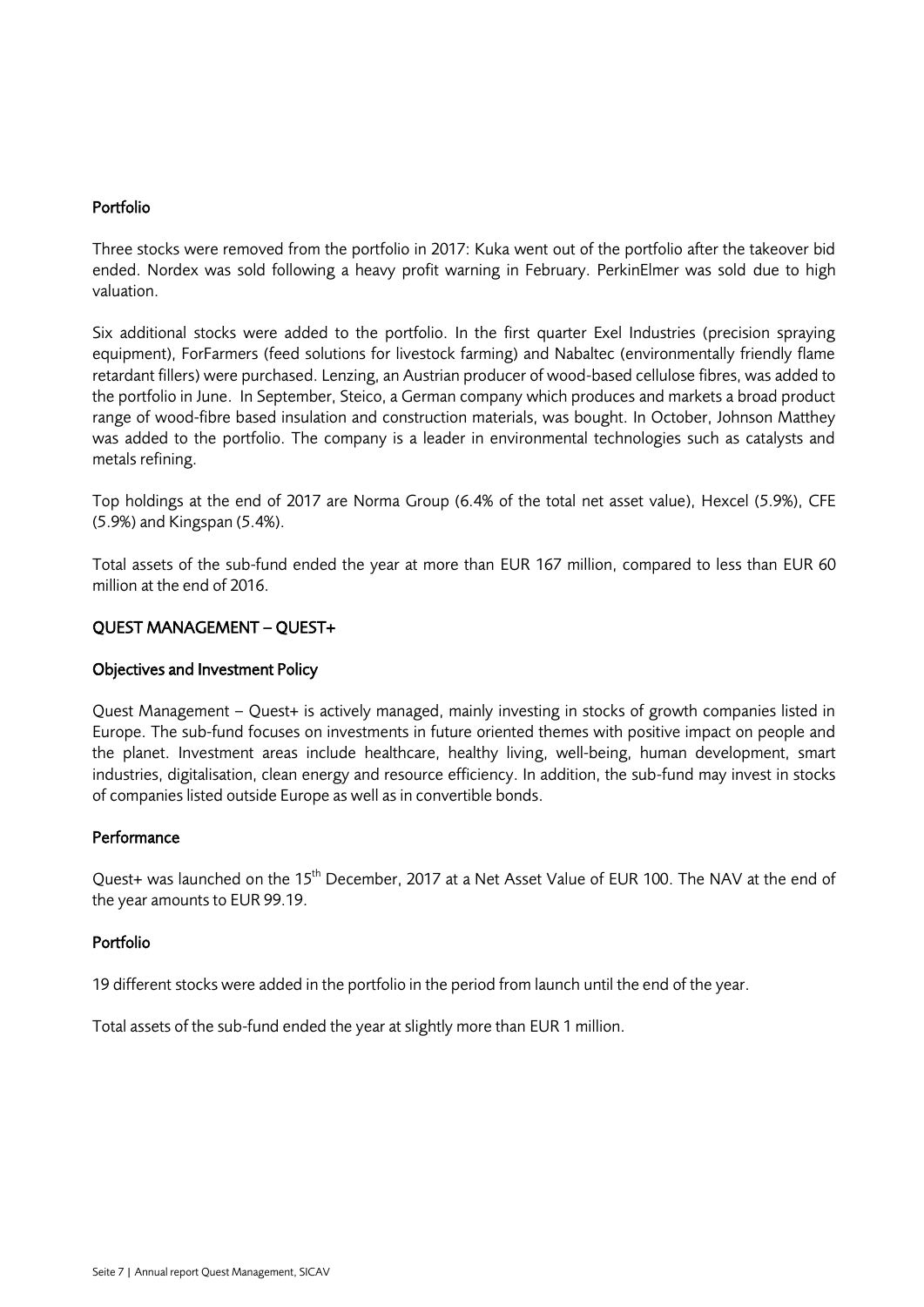### **PROSPECTS**

Economic indicators in Europe and the USA are painting a promising picture for how the economy will develop in the near future. The rise in stock prices is making it more difficult to find attractively valued quality stocks.

Regarding Quest Cleantech Fund and Quest+, we will continue to invest in a carefully selected list of companies exposed to attractive long term growth trends.

Following strong inflows in Quest Cleantech Fund in 2017, the size of the sub-fund is moving closer to its maximum capacity, currently estimated at around EUR 250 million. At a certain moment, in the interest of protecting the interests of existing shareholders, the Board of Directors might take measures to slow down or limit subscriptions into this sub-fund.

Luxembourg, March 16, 2018

The Board of Directors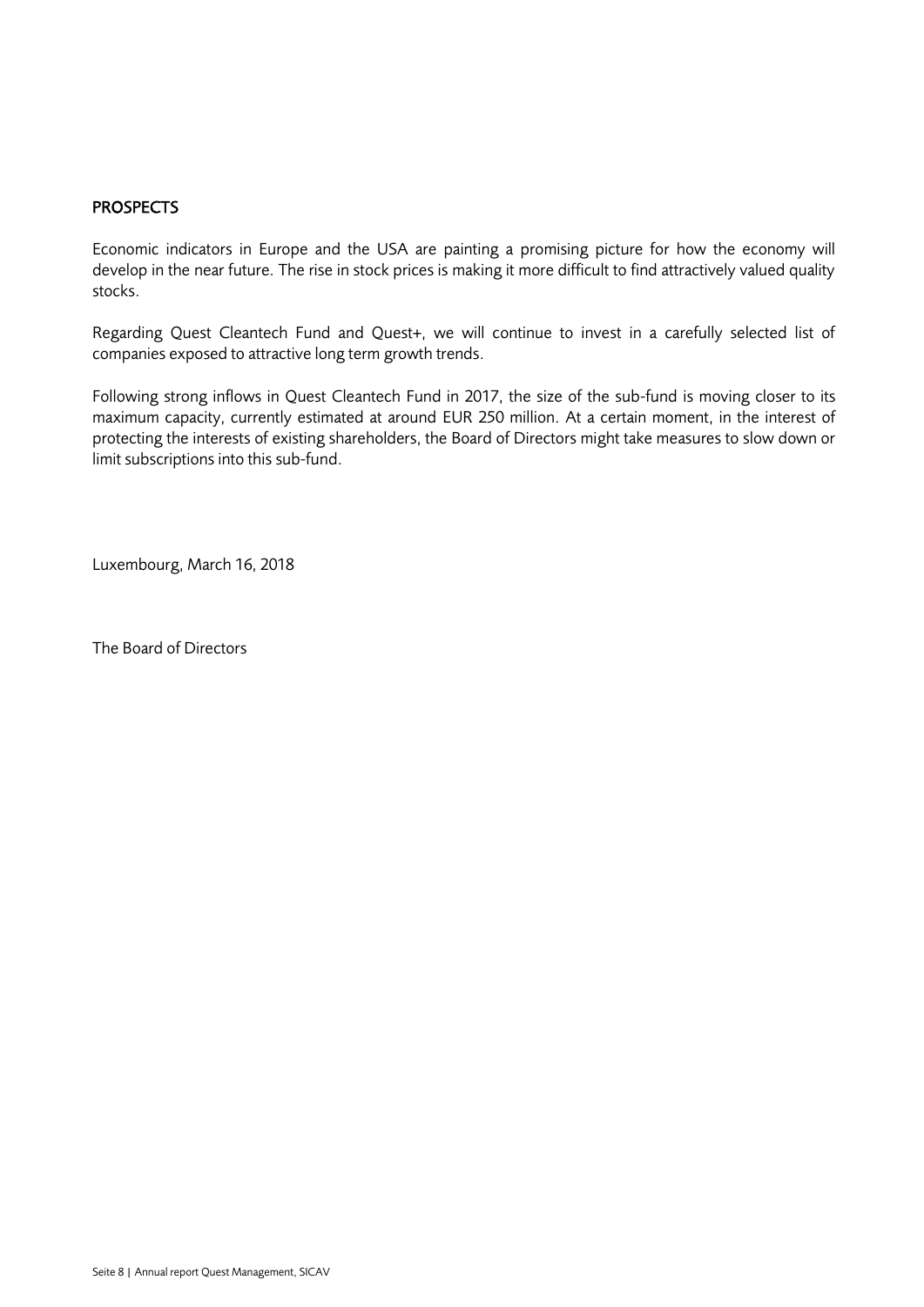### <span id="page-8-0"></span>Consolidated

# <span id="page-8-1"></span>Statement of net assets as per 31/12/2017

| Consolidated                   | (in EUR)       |
|--------------------------------|----------------|
|                                |                |
| <b>Bank deposits</b>           |                |
| Bank deposits, at sight        | 16,666,502.99  |
| <b>Transferable Securities</b> |                |
| <b>Shares</b>                  | 152,003,166.55 |
| Other assets                   |                |
| Receivables from dividends     | 19,602.14      |
| <b>Total assets</b>            | 168,689,271.68 |
| Liabilities                    | $-147,503.01$  |
| Net asset value                | 168,541,768.67 |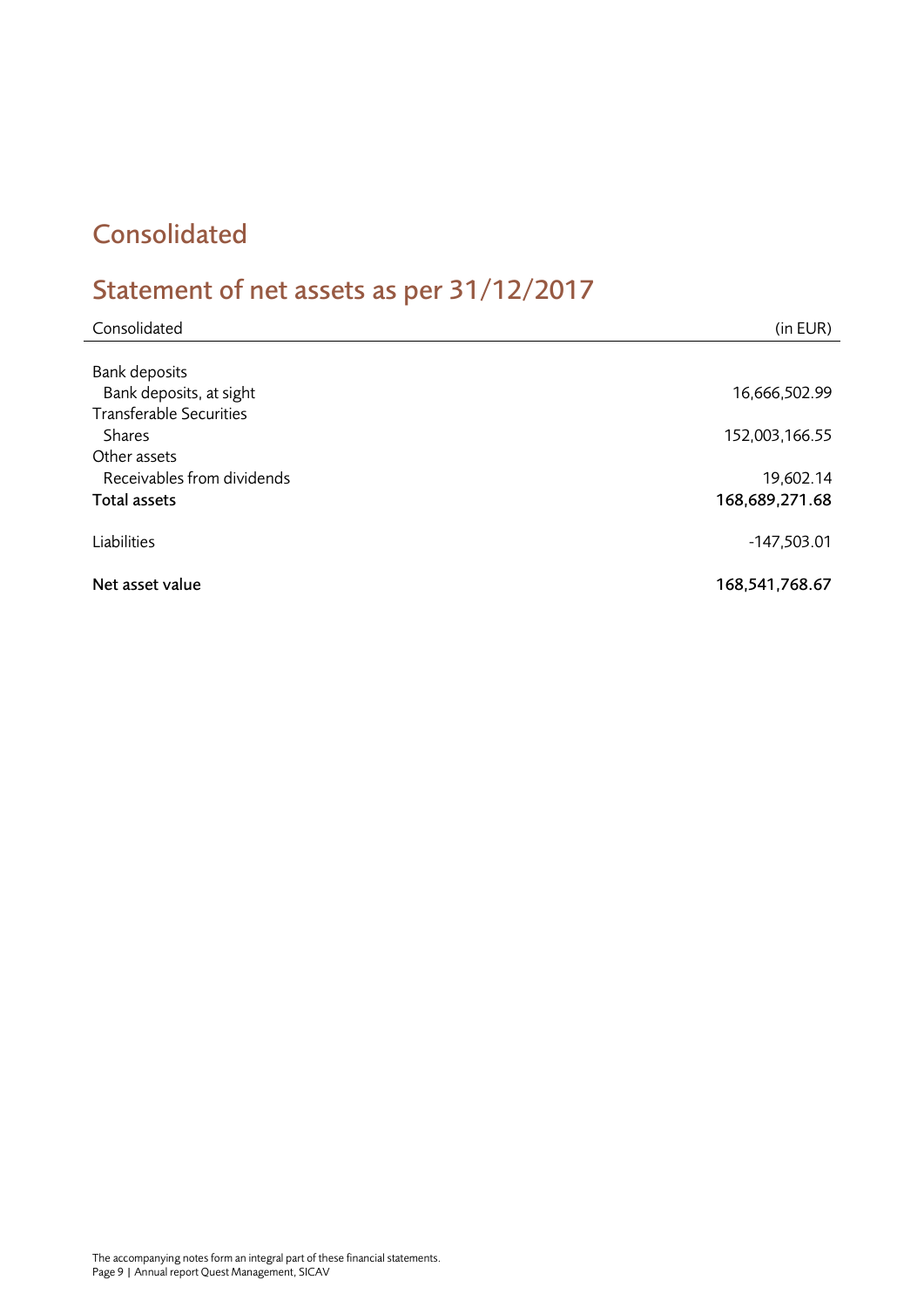### <span id="page-9-0"></span>Profit and loss accounts from 01/01/2017 until 31/12/2017

| Consolidated                                        | (in EUR)                |
|-----------------------------------------------------|-------------------------|
| Income from bank deposits<br>Income from securities | 942.26                  |
| Equities                                            | 1,041,162.33            |
| Income equalization                                 | 180,771.51              |
| Total income                                        | 1,222,876.10            |
| Interest paid on bank overdraft<br>All-in-fee       | 27,651.86<br>173,744.59 |
| Investment management fees                          | 722,427.81              |
| Performance fees                                    | 235,024.33              |
| Depositary bank fees                                | 90,083.69               |
| Taxe d'abonnement                                   | 54,788.74               |
| Audit fees                                          | 13,842.69               |
| Other charges                                       | 86,220.51               |
| Income equalization                                 | $-8,134.47$             |
| <b>Total expense</b>                                | 1,395,649.75            |
| Net investment income                               | $-172,773.65$           |
| Realised capital gains (losses)                     | 2,152,221.43            |
| Realised income                                     | 1,979,447.78            |
| Net change in unrealised capital gains (losses)     | 11,455,721.85           |
| Net income                                          | 13,435,169.63           |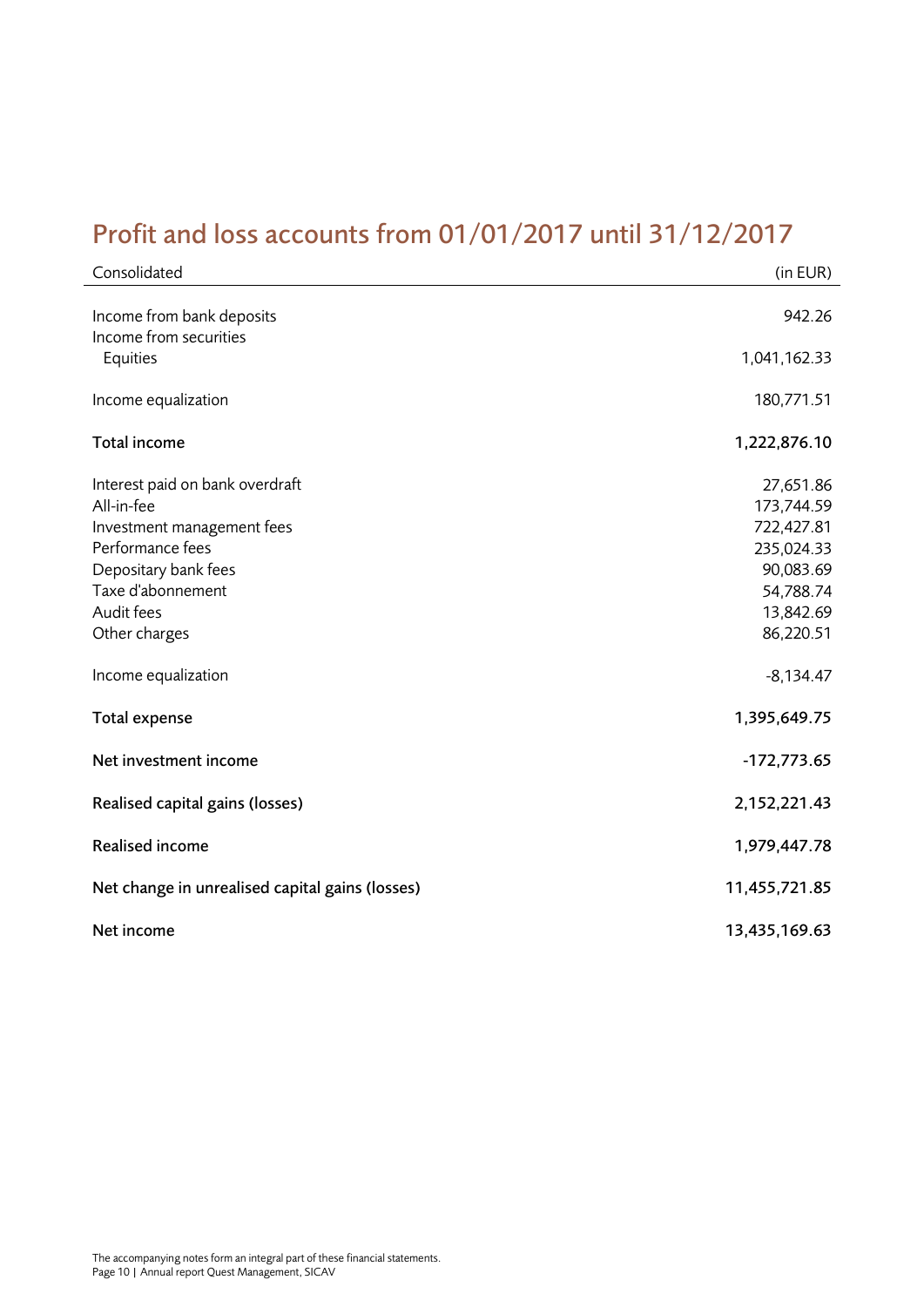# <span id="page-10-0"></span>Quest Management - Quest Cleantech Fund

# <span id="page-10-1"></span>Statement of net assets as per 31/12/2017

| Quest Management - Quest Cleantech Fund | (in EUR)          |
|-----------------------------------------|-------------------|
|                                         |                   |
| <b>Bank deposits</b>                    |                   |
| Bank deposits, at sight                 | 16,594,203.61     |
| <b>Transferable Securities</b>          |                   |
| <b>Shares</b>                           | 150,869,664.83    |
| Other assets                            |                   |
| Receivables from dividends              | 19,602.14         |
| <b>Total assets</b>                     | 167,483,470.58    |
| Liabilities                             | $-146,975.50$     |
| Net asset value                         | 167,336,495.08    |
| - thereof share class A                 | 7,083,802.43      |
| - thereof share class B                 | 17,013,376.34     |
| - thereof share class C                 | 108,783,593.85    |
| - thereof share class I                 | 4,915,465.31      |
| - thereof share class R                 | 29,540,257.15     |
| Shares in circulation                   |                   |
| - thereof share class A                 | 32,253.3154       |
| - thereof share class B                 | 65,956.1541       |
| - thereof share class C                 | 393,293.3578      |
| - thereof share class I                 | 39,723.7577       |
| - thereof share class R                 | 242,861.4803      |
| Net asset value per share               |                   |
| Share class A                           | EUR 219.63        |
| Share class B                           | EUR 257.95        |
| Share class C                           | EUR 276.60        |
| Share class I                           | <b>EUR 123.74</b> |
| Share class R                           | EUR 121.63        |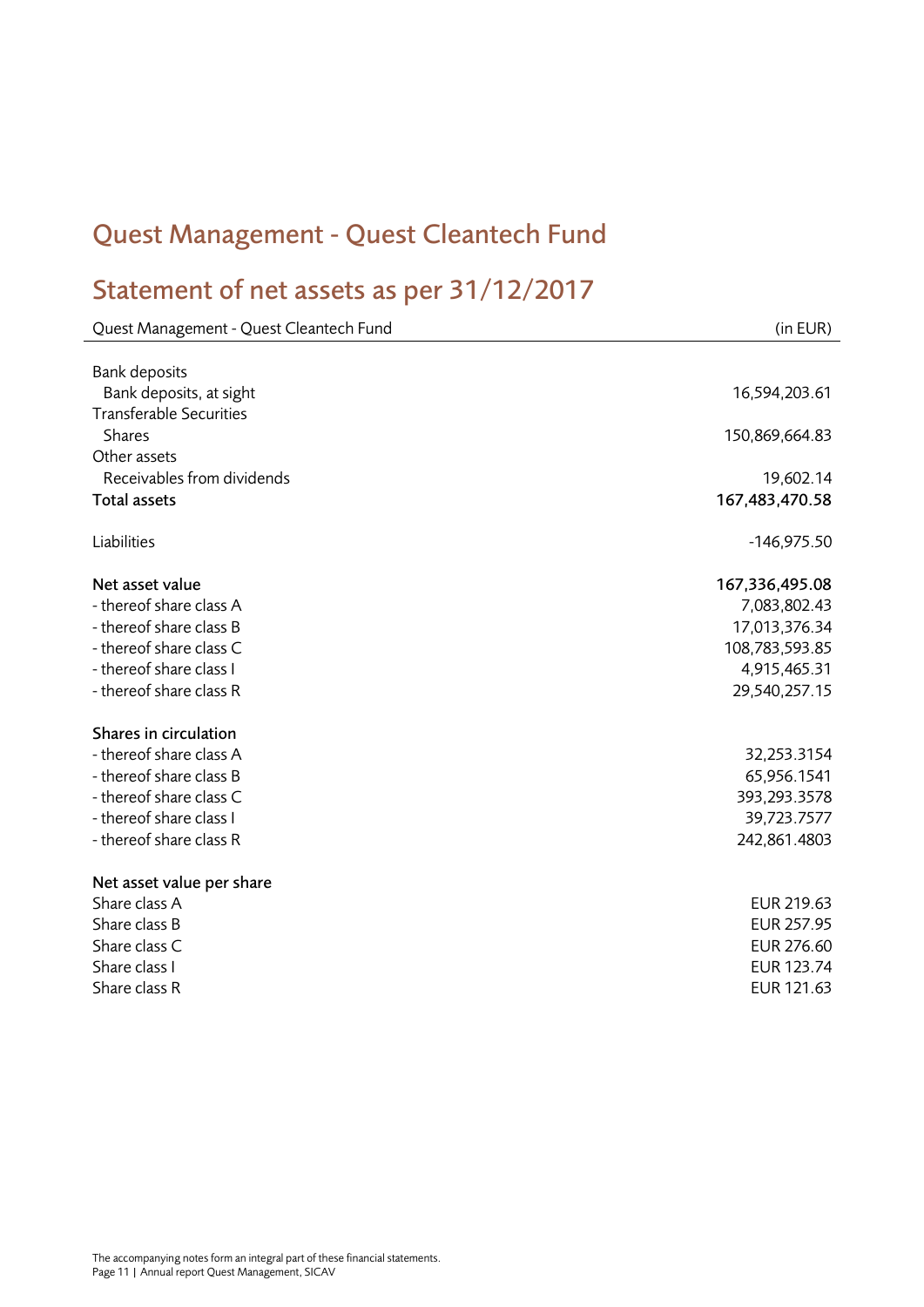### <span id="page-11-0"></span>Profit and loss accounts from 01/01/2017 until 31/12/2017

| Quest Management - Quest Cleantech Fund                                                         | (in EUR)                                            |
|-------------------------------------------------------------------------------------------------|-----------------------------------------------------|
| Income from bank deposits                                                                       | 942.26                                              |
| Income from securities<br>Equities                                                              | 1,041,162.33                                        |
| Income equalization                                                                             | 180,781.52                                          |
| Total income                                                                                    | 1,222,886.11                                        |
| Interest paid on bank overdraft<br>All-in-fee<br>Investment management fees<br>Performance fees | 27,613.53<br>173,689.36<br>722,013.14<br>235,024.33 |
| Depositary bank fees<br>Taxe d'abonnement                                                       | 90,054.14<br>54,760.68                              |
| Audit fees<br>Other charges                                                                     | 13,842.69<br>86,220.51                              |
| Income equalization                                                                             | $-8,134.47$                                         |
| <b>Total expense</b>                                                                            | 1,395,083.91                                        |
| Net investment income                                                                           | $-172,197.80$                                       |
| Realised capital gains (losses)                                                                 | 2,152,551.90                                        |
| Realised income                                                                                 | 1,980,354.10                                        |
| Net change in unrealised capital gains (losses)<br>Net income                                   | 11,464,391.95<br>13,444,746.05                      |
|                                                                                                 |                                                     |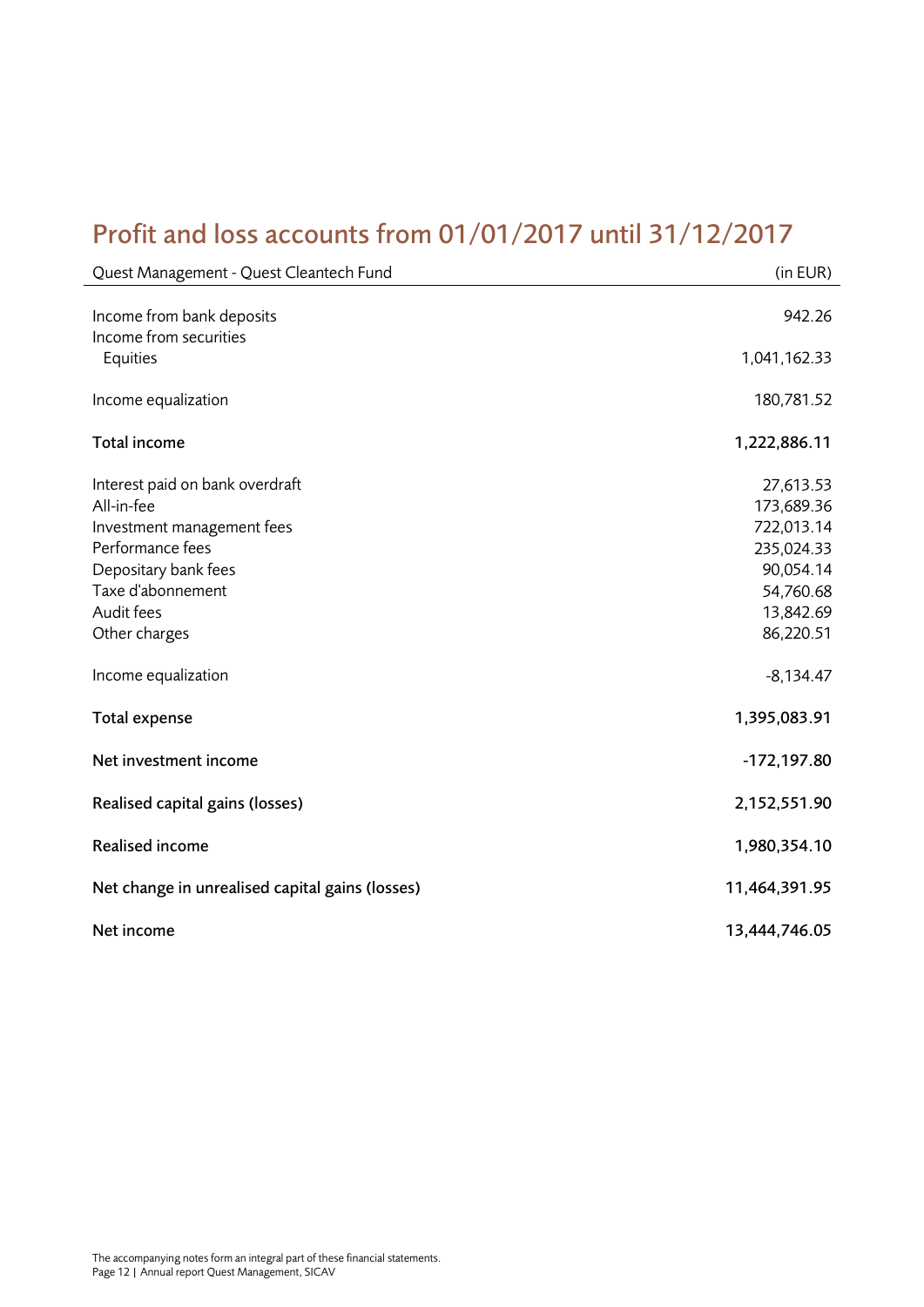### <span id="page-12-0"></span>Three -year comparison

Quest Management - Quest Cleantech Fund (in EUR)

| Net assets            |                |
|-----------------------|----------------|
| 31/12/2015            | 52,023,077.37  |
| - Share class A       | 7,233,934.76   |
| - Share class B       | 12,441,499.14  |
| - Share class C       | 30,177,945.69  |
| - Share class I       | 1,886,469.48   |
| - Share class R       | 283,228.30     |
| 31/12/2016            | 59,548,274.11  |
| - Share class A       | 6,502,331.30   |
| - Share class B       | 8,619,036.37   |
| - Share class C       | 37,286,749.36  |
| - Share class I       | 2,766,066.34   |
| - Share class R       | 4,374,090.74   |
| 31/12/2017            | 167,336,495.08 |
| - Share class A       | 7,083,802.43   |
| - Share class B       | 17,013,376.34  |
| - Share class C       | 108,783,593.85 |
| - Share class I       | 4,915,465.31   |
| - Share class R       | 29,540,257.15  |
|                       |                |
| Shares in circulation |                |
| 31/12/2015            |                |
| - Share class A       | 38,981.9429    |
| - Share class B       | 59,253.6725    |
| - Share class C       | 135,730.0381   |
| - Share class I       | 18,967.6019    |
| - Share class R       | 2,861.0000     |
| 31/12/2016            |                |
| - Share class A       | 34,053.6380    |
| - Share class B       | 39,305.0647    |
| - Share class C       | 159,581.3666   |
| - Share class I       | 26,467.6019    |
| - Share class R       | 42,311.7089    |
| 31/12/2017            |                |
| - Share class A       | 32,253.3154    |
| - Share class B       | 65,956.1541    |
| - Share class C       | 393,293.3578   |
| - Share class I       | 39,723.7577    |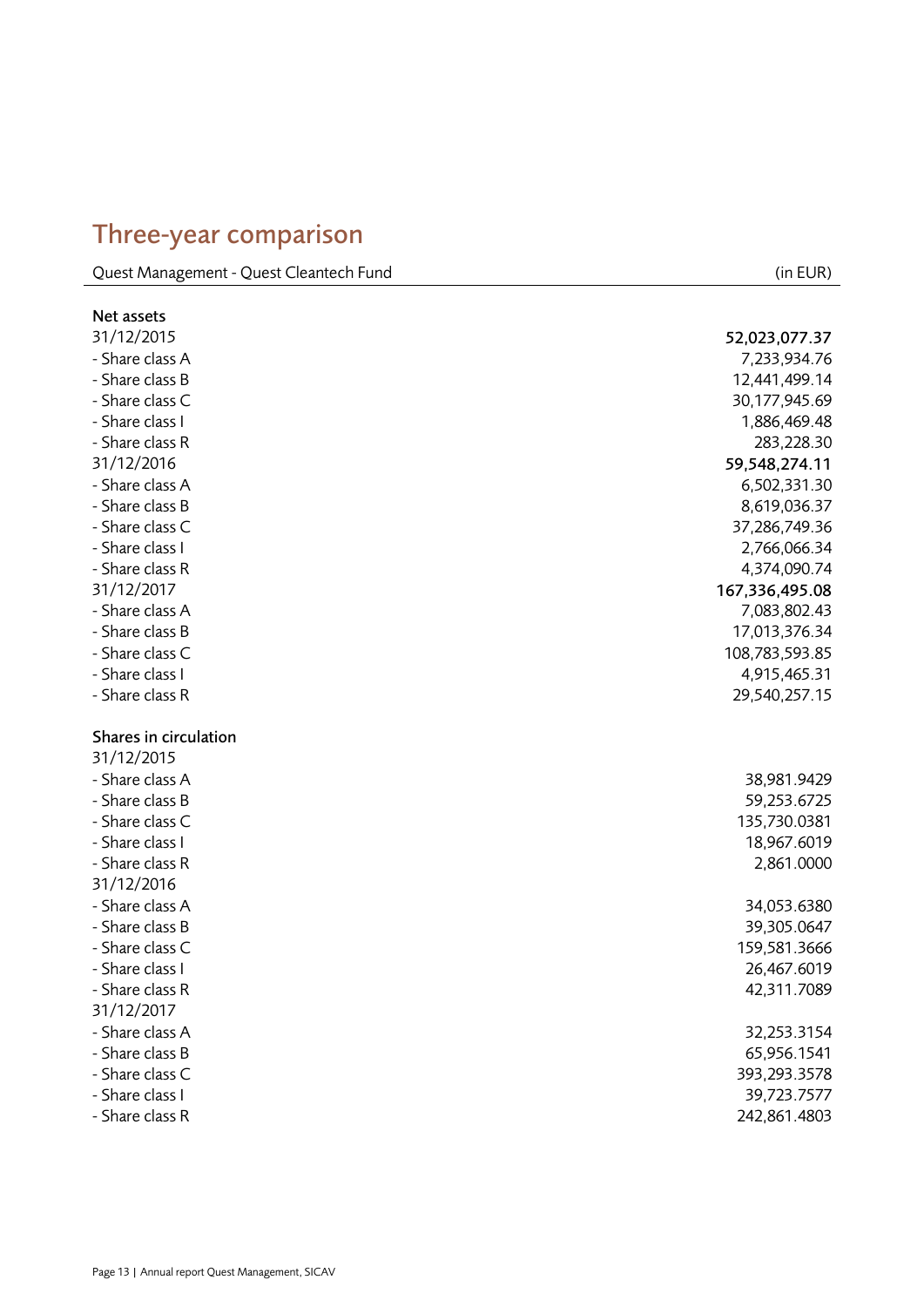#### Net asset value per share

| 31/12/2015      |        |
|-----------------|--------|
| - Share class A | 185.57 |
| - Share class B | 209.97 |
| - Share class C | 222.34 |
| - Share class I | 99.46  |
| - Share class R | 99.00  |
| 31/12/2016      |        |
| - Share class A | 190.94 |
| - Share class B | 219.29 |
| - Share class C | 233.65 |
| - Share class I | 104.51 |
| - Share class R | 103.38 |
| 31/12/2017      |        |
| - Share class A | 219.63 |
| - Share class B | 257.95 |
| - Share class C | 276.60 |
| - Share class I | 123.74 |
| - Share class R | 121.63 |
|                 |        |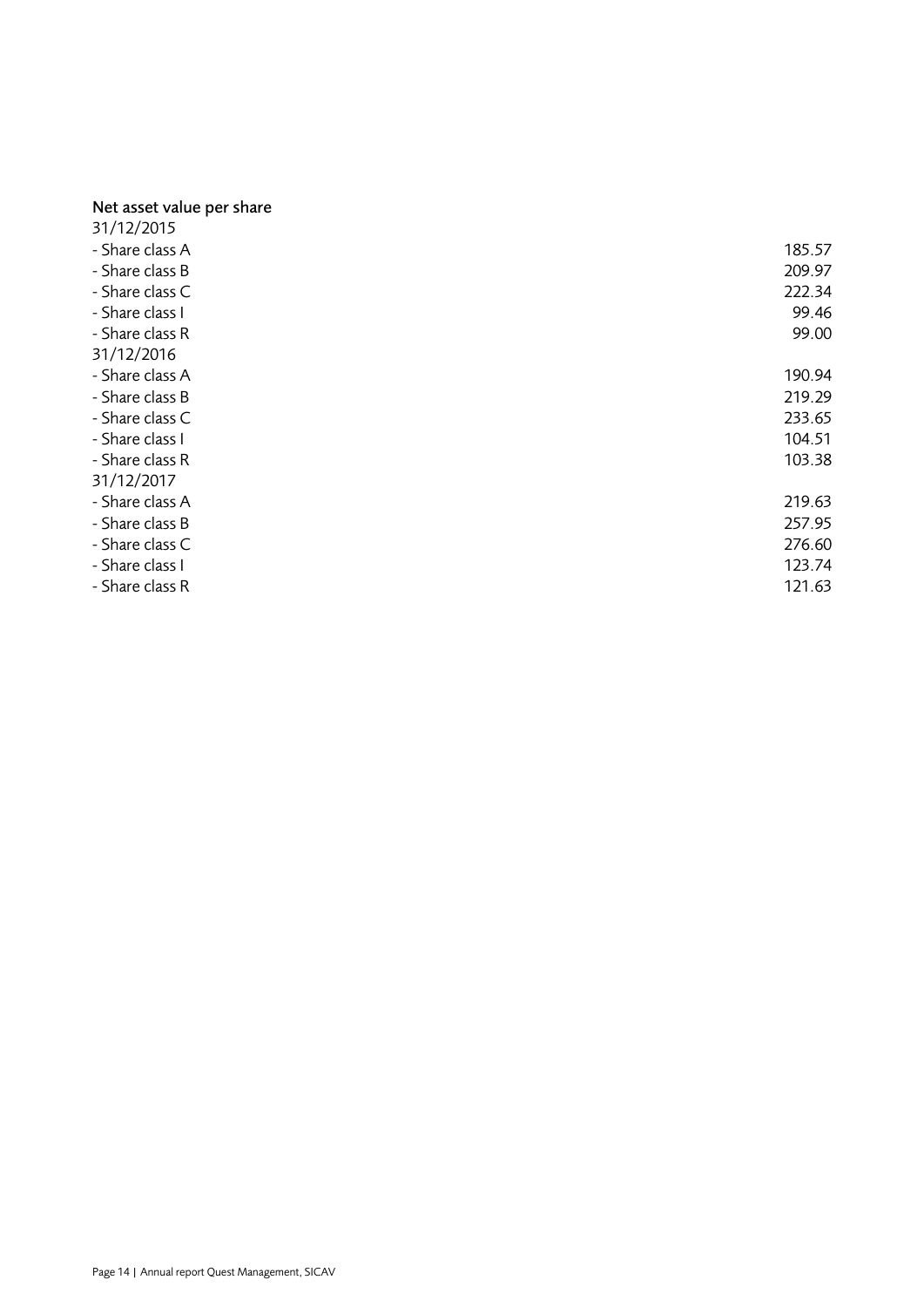# <span id="page-14-0"></span>Change in net assets

| Quest Management - Quest Cleantech Fund | (in EUR)       |
|-----------------------------------------|----------------|
| Net assets, beginning of period         | 59,548,274.11  |
| <b>Subscriptions</b>                    | 114,398,156.96 |
| Redemptions                             | -19,865,766.05 |
| Income equalization                     | $-188,915.99$  |
| Net income                              | 13,444,746.05  |
| Net assets, end of period               | 167,336,495.08 |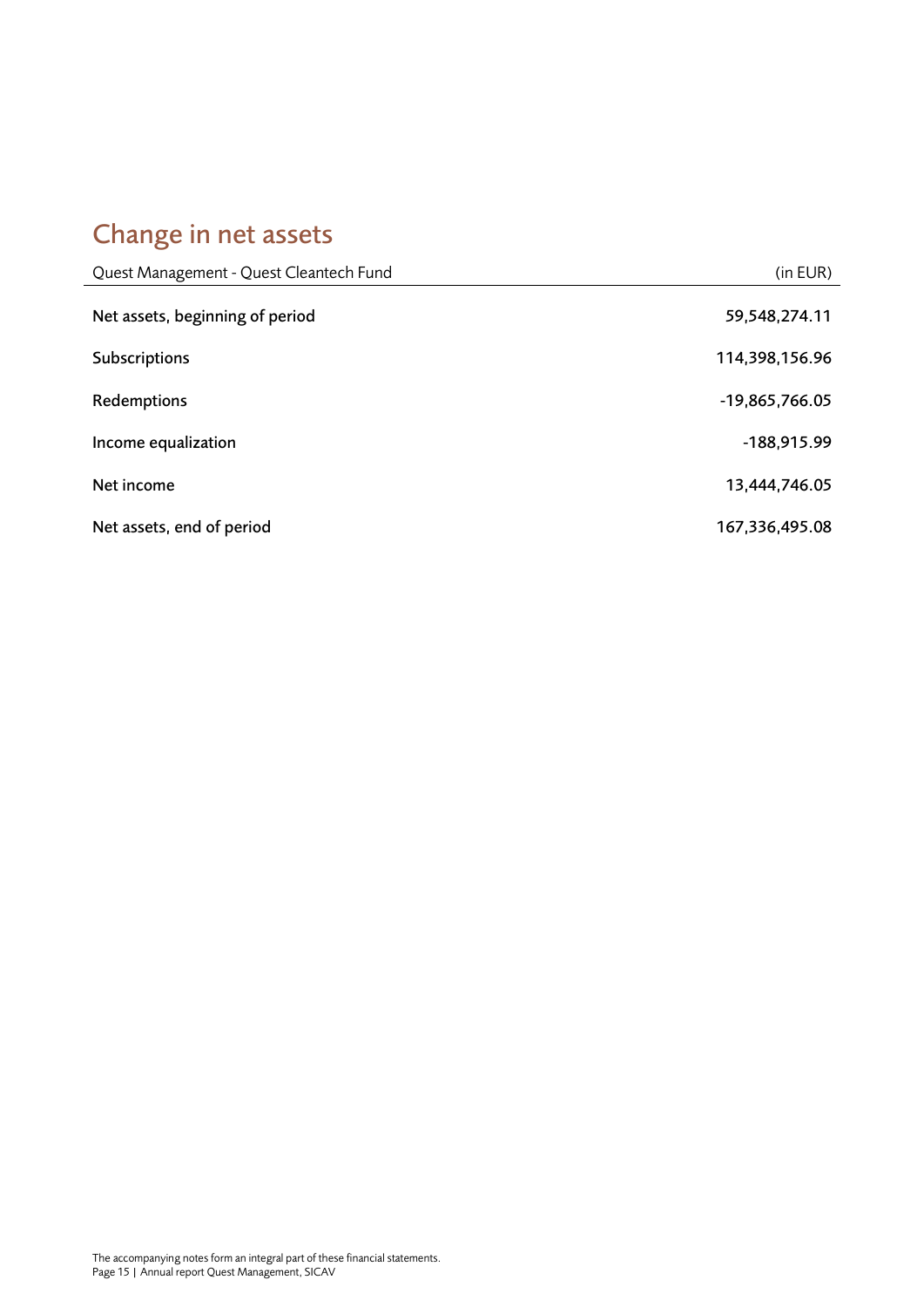### <span id="page-15-0"></span>Shares in circulation

Quest Management - Quest Cleantech Fund

### Balance, beginning of period - Share class A 34,053.6380 - Share class B 39,305.0647 - Share class C 159,581.3666 - Share class I 26,467.6019 - Share class R 42,311.7089 Issued Shares - Share class A 3,544.1325 - Share class B 59,617.5144 - Share class C 269,645.0559 - Share class I 14,039.1558 - Share class R 209,286.0766 Redeemed Shares - Share class A 5,344.4551 - Share class B 32,966.4250 - Share class C 35,933.0647 - Share class I 783.0000 - Share class R 8,736.3052 Balance, end of period - Share class A 32,253.3154 - Share class B 65,956.1541 - Share class C 393,293.3578 - Share class I 39,723.7577 - Share class R 242,861.4803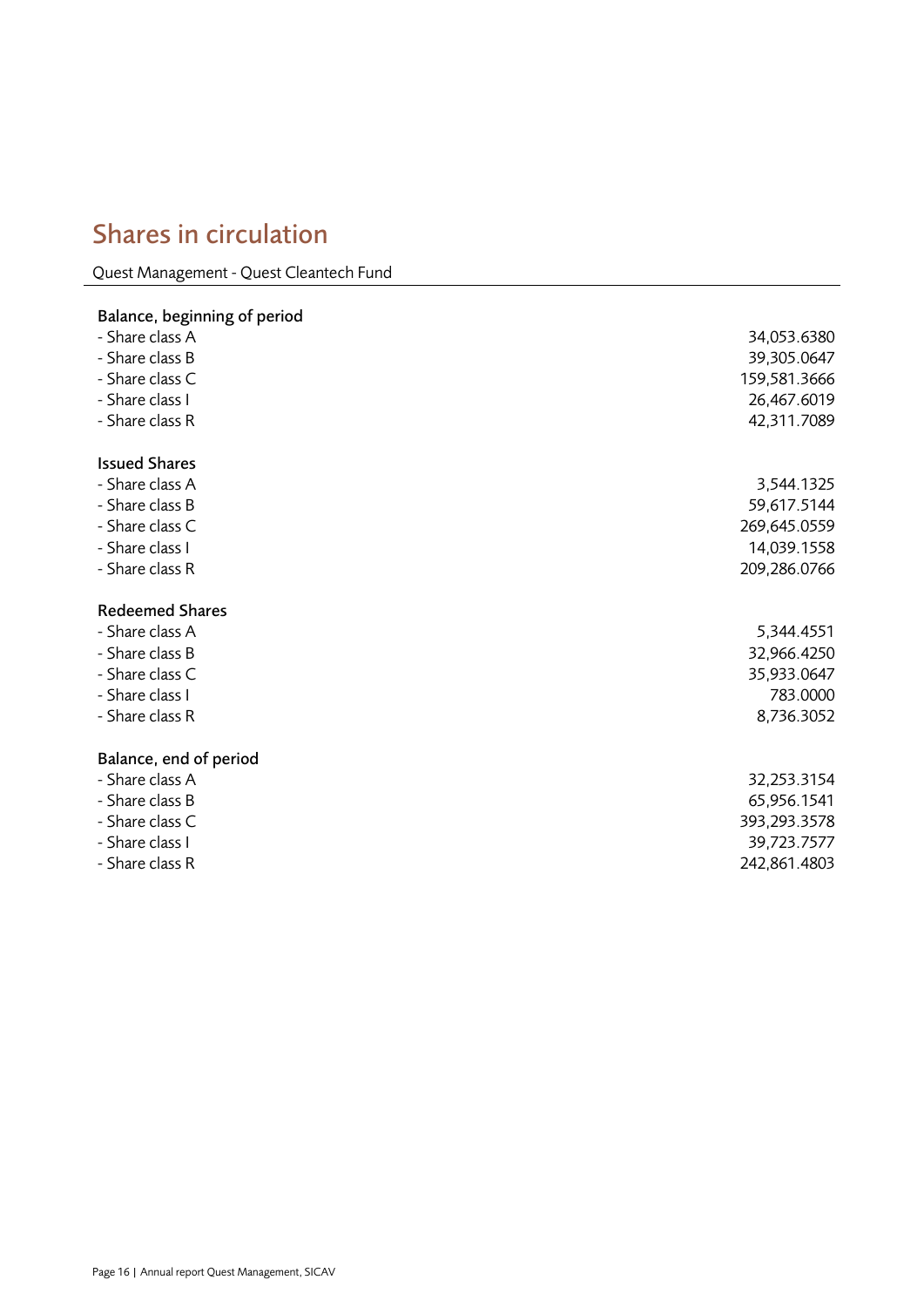# <span id="page-16-0"></span>Assets as per 31/12/2017

| Description                                                                                       | <b>ISIN</b>  | Ccy        | Quantity | Price  | Cost in EUR | Value<br>in EUR | % of<br><b>NAV</b> |
|---------------------------------------------------------------------------------------------------|--------------|------------|----------|--------|-------------|-----------------|--------------------|
|                                                                                                   |              |            |          |        |             |                 |                    |
| Transferable Securities, that are listed or traded on an official stock exchange<br><b>Shares</b> |              |            |          |        |             |                 |                    |
| Shares in Austria                                                                                 |              |            |          |        |             |                 |                    |
| Andritz I                                                                                         | AT0000730007 | <b>EUR</b> | 145,000  | 47.09  | 6,736,332   | 6,827,325       | 4.08               |
| Lenzing I                                                                                         | AT0000644505 | <b>EUR</b> | 48,000   | 105.85 | 6,551,694   | 5,080,800       | 3.04               |
| Mayr-Melnhof Kart I                                                                               | AT0000938204 | <b>EUR</b> | 60,261   | 122.50 | 6,428,940   | 7,381,973       | 4.41               |
| Total Shares in Austria                                                                           |              |            |          |        |             | 19,290,098      | 11.53              |
| Shares in Belgium                                                                                 |              |            |          |        |             |                 |                    |
| CFE(N)                                                                                            | BE0003883031 | <b>EUR</b> | 80,702   | 121.70 | 9,193,438   | 9,821,433       | 5.87               |
| Jensen-Group (N)                                                                                  | BE0003858751 | <b>EUR</b> | 152,485  | 39.90  | 4,276,125   | 6,084,152       | 3.64               |
| Melexis (N)                                                                                       | BE0165385973 | <b>EUR</b> | 67,250   | 84.37  | 4,677,267   | 5,673,883       | 3.39               |
| Umicore (N)                                                                                       | BE0974320526 | <b>EUR</b> | 110,000  | 39.46  | 2,394,238   | 4,340,050       | 2.59               |
| <b>Total Shares in Belgium</b>                                                                    |              |            |          |        |             | 25,919,517      | 15.49              |
| Shares in France                                                                                  |              |            |          |        |             |                 |                    |
| <b>Bureau Veritas</b>                                                                             | FR0006174348 | <b>EUR</b> | 206,000  | 22.79  | 4,466,444   | 4,694,740       | 2.81               |
| Environnement                                                                                     | FR0010278762 | <b>EUR</b> | 55,370   | 70.65  | 3,159,455   | 3,911,891       | 2.34               |
| <b>EXEL INDUSTRIES P</b>                                                                          | FR0004527638 | <b>EUR</b> | 53,687   | 116.00 | 5,106,858   | 6,227,692       | 3.72               |
| <b>Total Shares in France</b>                                                                     |              |            |          |        |             | 14,834,323      | 8.86               |
| <b>Shares in Germany</b>                                                                          |              |            |          |        |             |                 |                    |
| Bertrandt I                                                                                       | DE0005232805 | <b>EUR</b> | 40,000   | 101.65 | 3,952,459   | 4,066,000       | 2.43               |
| Cenit I                                                                                           | DE0005407100 | <b>EUR</b> | 137,243  | 21.37  | 2,251,927   | 2,932,197       | 1.75               |
| Nabaltec I                                                                                        | DE000A0KPPR7 | <b>EUR</b> | 147,145  | 25.94  | 2,377,286   | 3,816,206       | 2.28               |
| NORMA Group (N)                                                                                   | DE000A1H8BV3 | <b>EUR</b> | 190,000  | 55.97  | 9,618,738   | 10,634,300      | 6.36               |
| Steico                                                                                            | DE000A0LR936 | <b>EUR</b> | 152,500  | 20.61  | 3,059,778   | 3,142,263       | 1.88               |
| <b>Total Shares in Germany</b>                                                                    |              |            |          |        |             | 24,590,965      | 14.70              |
| Shares in Ireland                                                                                 |              |            |          |        |             |                 |                    |
| Kerry Grp-A- (N)                                                                                  | IE0004906560 | <b>EUR</b> | 51,500   | 93.50  | 3,933,354   | 4,815,250       | 2.88               |
| Kingspan Grp (N)                                                                                  | IE0004927939 | <b>EUR</b> | 250,000  | 36.41  | 7,225,274   | 9,101,250       | 5.44               |
| Total Shares in Ireland                                                                           |              |            |          |        |             | 13,916,500      | 8.32               |
| Shares in Netherlands                                                                             |              |            |          |        |             |                 |                    |
| Aalberts Ind Br                                                                                   | NL0000852564 | EUR        | 182,000  | 42.40  | 6,078,100   | 7,715,890       | 4.61               |
| Accell Group Br                                                                                   | NL0009767532 | <b>EUR</b> | 229,931  | 23.43  | 5,102,526   | 5,387,283       | 3.22               |
| Corbion                                                                                           | NL0010583399 | <b>EUR</b> | 169,000  | 27.00  | 3,803,384   | 4,563,000       | 2.73               |
| ForFarmers (N)                                                                                    | NL0011832811 | <b>EUR</b> | 590,000  | 10.44  | 5,342,506   | 6,159,600       | 3.68               |
| Total Shares in Netherlands                                                                       |              |            |          |        |             | 23,825,773      | 14.24              |
| Shares in Norway                                                                                  |              |            |          |        |             |                 |                    |
| Tomra Systems (N)                                                                                 | NO0005668905 | <b>NOK</b> | 272,279  | 131.50 | 2,317,986   | 3,645,396       | 2.18               |
| <b>Total Shares in Norway</b>                                                                     |              |            |          |        |             | 3,645,396       | 2.18               |
| Shares in Sweden                                                                                  |              |            |          |        |             |                 |                    |
| NIBE Industrie Rg-B (N)                                                                           | SE0008321293 | <b>SEK</b> | 570,000  | 78.60  | 3,888,544   | 4,556,886       | 2.72               |
| Total Shares in Sweden                                                                            |              |            |          |        |             | 4,556,886       | 2.72               |
| Shares in United Kingdom                                                                          |              |            |          |        |             |                 |                    |
| Johnson Matthey (N)                                                                               | GB00BZ4BQC70 | <b>GBP</b> | 162,000  | 30.84  | 5,863,039   | 5,628,384       | 3.36               |
| Total Shares in United Kingdom                                                                    |              |            |          |        |             | 5,628,384       | 3.36               |

The accompanying notes form an integral part of these financial statements. Page 17 | Annual report Quest Management, SICAV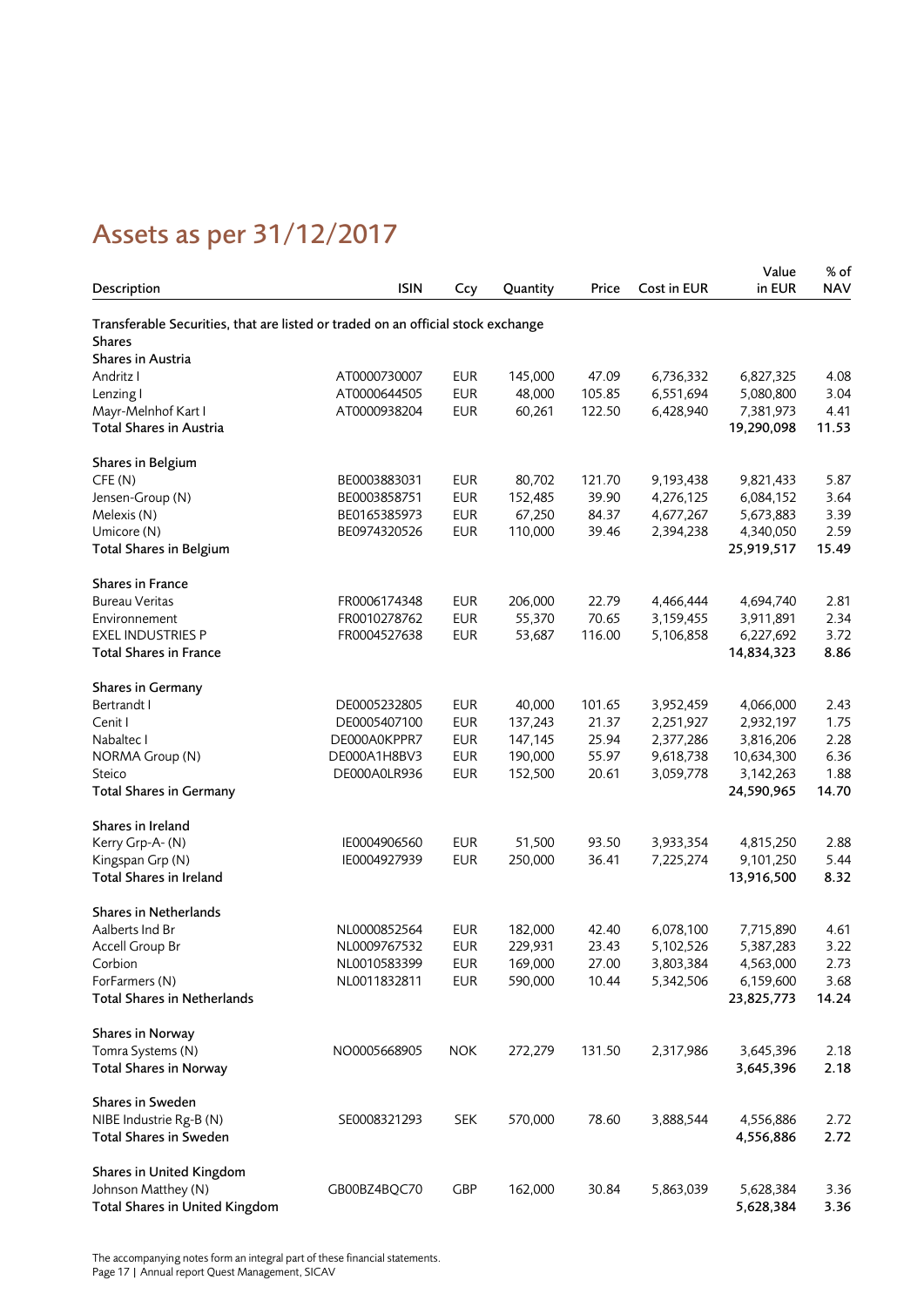|                                                                                        |              |            |          |       |             | Value       | % of       |
|----------------------------------------------------------------------------------------|--------------|------------|----------|-------|-------------|-------------|------------|
| Description                                                                            | <b>ISIN</b>  | Ccy        | Quantity | Price | Cost in EUR | in EUR      | <b>NAV</b> |
| <b>Shares in United States</b>                                                         |              |            |          |       |             |             |            |
|                                                                                        |              |            |          |       |             |             |            |
| Hexcel (N)                                                                             | US4282911084 | <b>USD</b> | 192,500  | 61.85 | 8,689,747   | 9.914.987   | 5.93       |
| Wabtec (N)                                                                             | US9297401088 | <b>USD</b> | 70,000   | 81.43 | 4,685,702   | 4,746,836   | 2.84       |
| Total Shares in United States                                                          |              |            |          |       |             | 14,661,823  | 8.76       |
| <b>Total Shares</b>                                                                    |              |            |          |       |             | 150,869,665 | 90.16      |
| Total transferable Securities, that are listed or traded on an official stock exchange |              |            |          |       |             | 150,869,665 | 90.16      |
| <b>Total transferable Securities</b>                                                   |              |            |          |       |             | 150,869,665 | 90.16      |
| <b>Bank deposits</b>                                                                   |              |            |          |       |             | 16,594,204  | 9.92       |
| Other assets                                                                           |              |            |          |       |             | 19,602      | 0.01       |
| Total assets                                                                           |              |            |          |       |             | 167,483,471 | 100.09     |
| Liabilities                                                                            |              |            |          |       |             | -146,976    | $-0.09$    |
|                                                                                        |              |            |          |       |             |             |            |
| Net assets                                                                             |              |            |          |       |             | 167,336,495 | 100.00     |

Details of changes in investments for the period concerned are available, free of charge, at the Company's head office as well as at all Paying Agents.

### <span id="page-17-0"></span>Derivative instruments

During the period, there were no transactions in derivative instruments.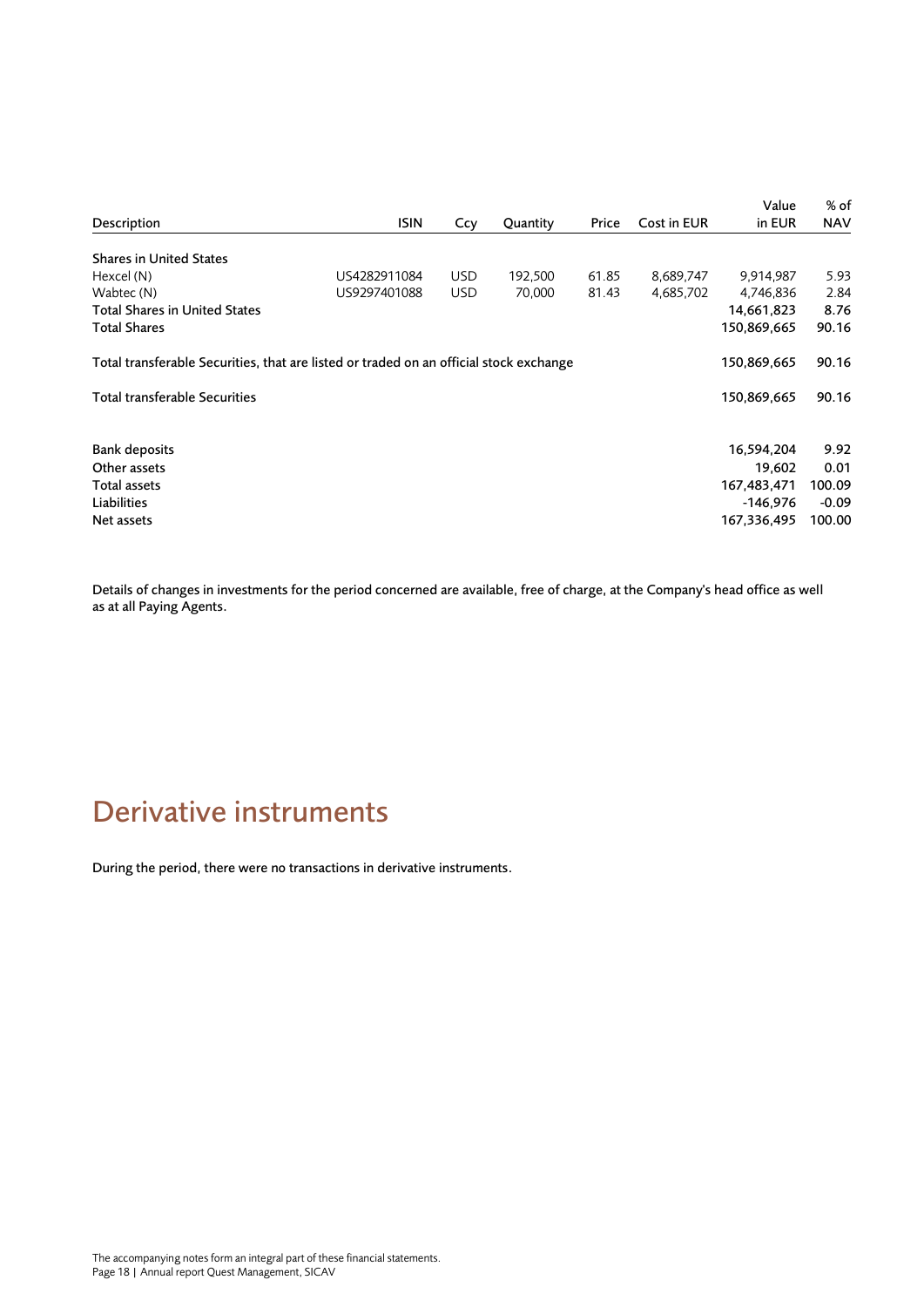### <span id="page-18-0"></span>Quest Management - Quest+

# <span id="page-18-1"></span>Statement of net assets as per 31/12/2017

| Quest Management - Quest+                                 | (in EUR)     |
|-----------------------------------------------------------|--------------|
|                                                           |              |
| <b>Bank deposits</b>                                      |              |
| Bank deposits, at sight<br><b>Transferable Securities</b> | 72,299.38    |
| <b>Shares</b>                                             | 1,133,501.72 |
| <b>Total assets</b>                                       | 1,205,801.10 |
|                                                           |              |
| Liabilities                                               | $-527.51$    |
|                                                           |              |
| Net asset value                                           | 1,205,273.59 |
| Shares in circulation                                     | 12,150.0000  |
|                                                           |              |
| Net asset value per share                                 |              |
| Share class C                                             | EUR 99.20    |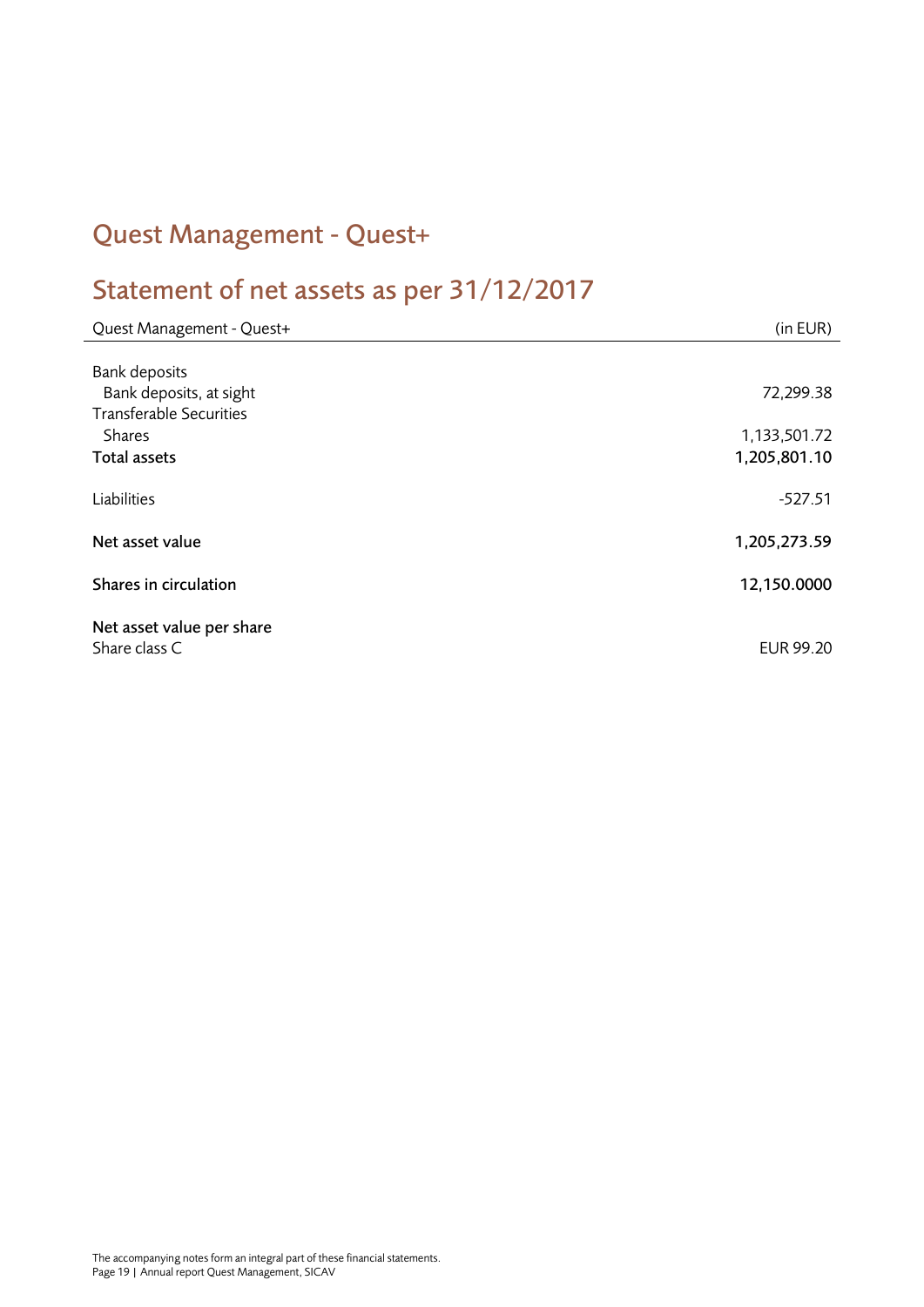### <span id="page-19-0"></span>Profit and loss accounts from 15/12/2017 until 31/12/2017

| Quest Management - Quest+                       | (in EUR)       |
|-------------------------------------------------|----------------|
| Income equalization                             | $-10.01$       |
| Total income                                    | $-10.01$       |
| Interest paid on bank overdraft<br>All-in-fee   | 38.33<br>55.23 |
| Investment management fees                      | 414.67         |
| Depositary bank fees                            | 29.55          |
| Taxe d'abonnement                               | 28.06          |
| Income equalization                             | 0.00           |
| Total expense                                   | 565.84         |
| Net investment income                           | $-575.85$      |
| Realised capital gains (losses)                 | $-330.47$      |
| Realised income                                 | $-906.32$      |
| Net change in unrealised capital gains (losses) | $-8,670.10$    |
| Net income                                      | $-9,576.42$    |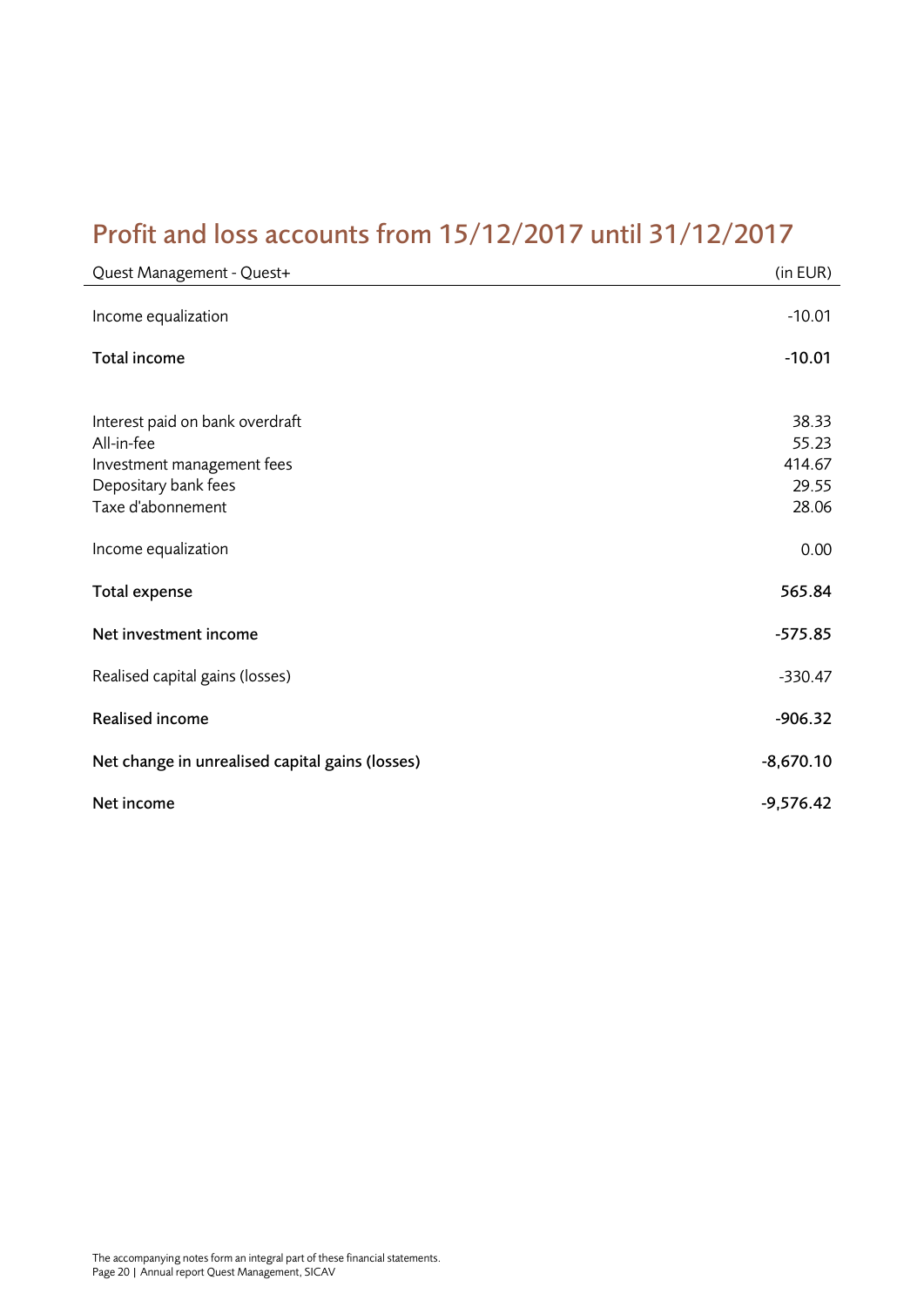# <span id="page-20-0"></span>Three-year comparison

| Quest Management - Quest+                | (in EUR)     |
|------------------------------------------|--------------|
| Net assets<br>31/12/2017*                | 1,205,273.59 |
| Shares in circulation<br>31/12/2017*     | 12,150.0000  |
| Net asset value per share<br>31/12/2017* | 99.20        |

\* First business year-end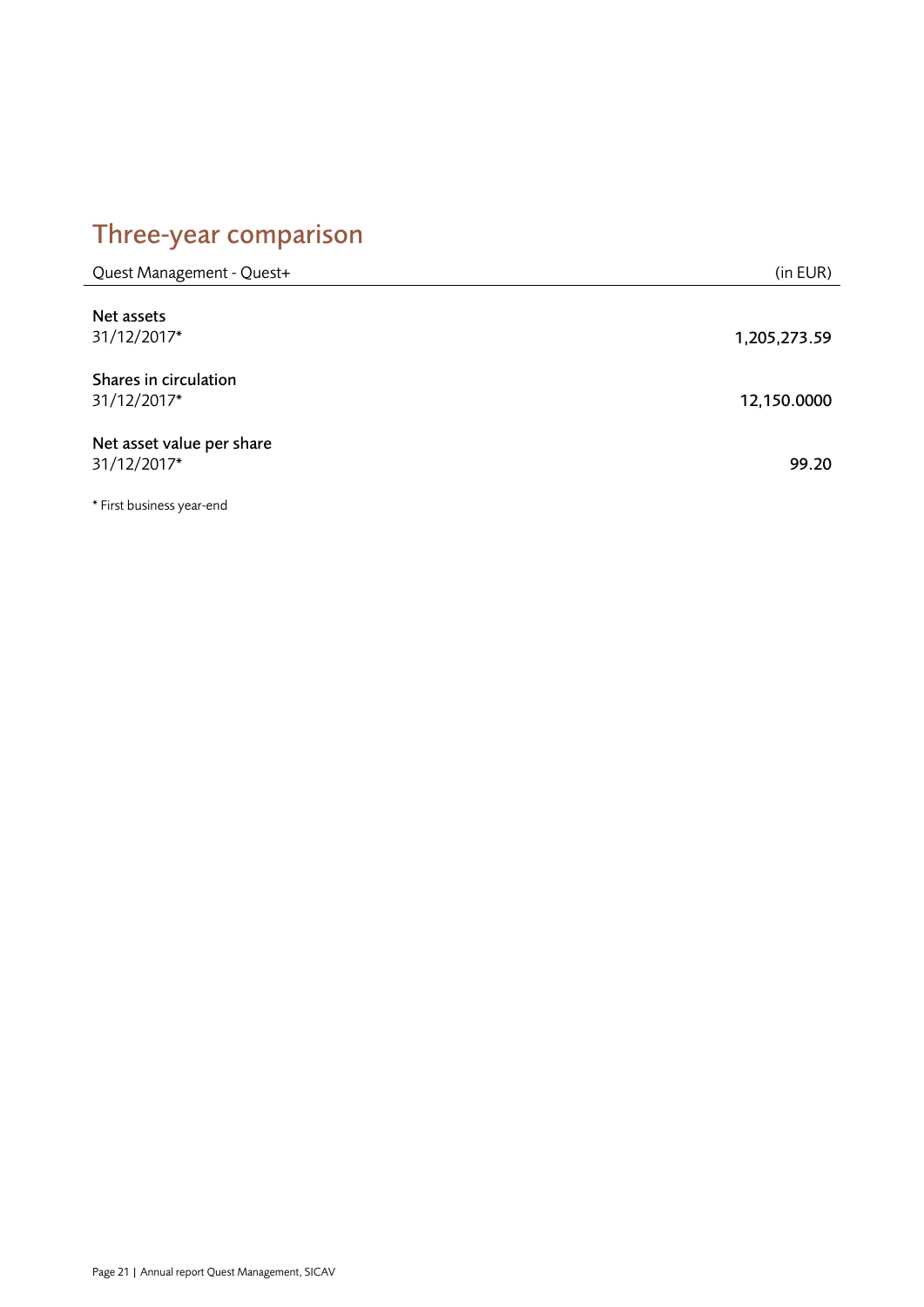# <span id="page-21-0"></span>Change in net assets

| Quest Management - Quest+       | (in EUR)     |
|---------------------------------|--------------|
| Net assets, beginning of period | 0.00         |
| Subscriptions                   | 1,214,840.00 |
| Redemptions                     | 0.00         |
| Income equalization             | 10.01        |
| Net income                      | $-9,576.42$  |
| Net assets, end of period       | 1,205,273.59 |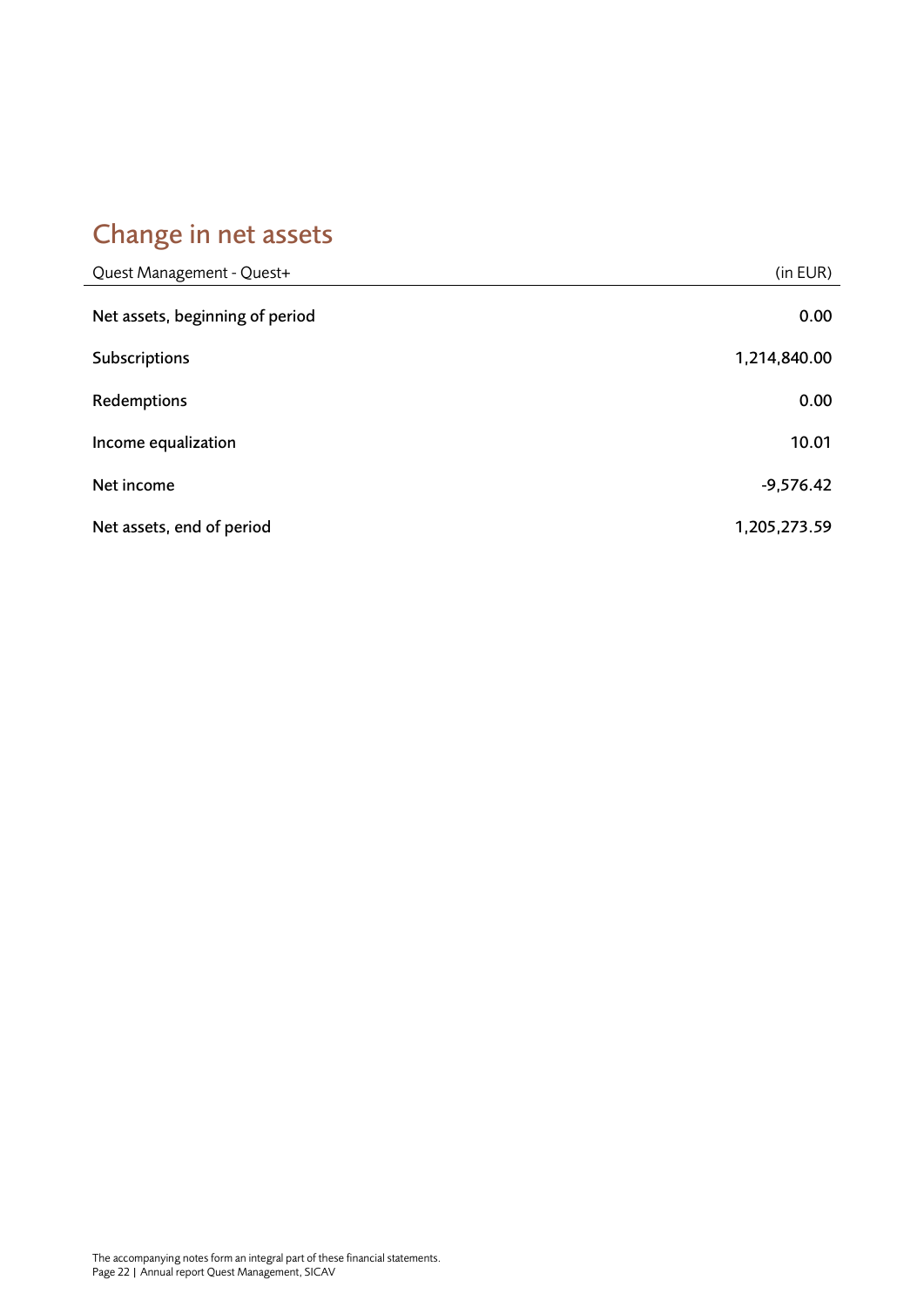### <span id="page-22-0"></span>Shares in circulation

| Quest Management - Quest+    |             |
|------------------------------|-------------|
| Balance, beginning of period | 0.0000      |
| <b>Issued Shares</b>         | 12,150.0000 |
| <b>Redeemed Shares</b>       | 0.0000      |
| Balance, end of period       | 12,150.0000 |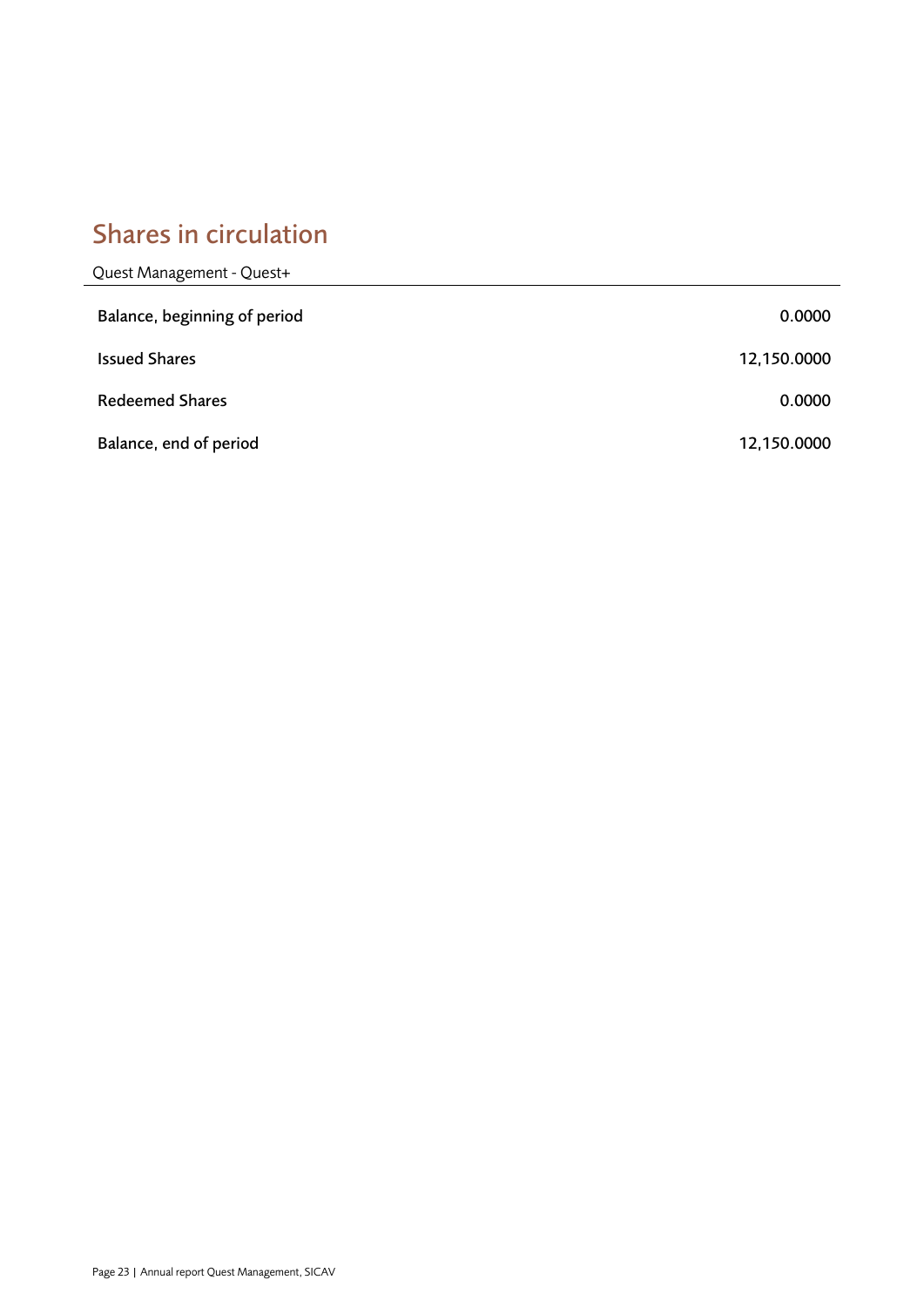# <span id="page-23-0"></span>Assets as per 31/12/2017

|                                                                                        |              |            |          |        |             | Value     | % of       |
|----------------------------------------------------------------------------------------|--------------|------------|----------|--------|-------------|-----------|------------|
| Description                                                                            | <b>ISIN</b>  | Ccy        | Quantity | Price  | Cost in EUR | in EUR    | <b>NAV</b> |
| Transferable Securities, that are listed or traded on an official stock exchange       |              |            |          |        |             |           |            |
| <b>Shares</b>                                                                          |              |            |          |        |             |           |            |
| Shares in Austria                                                                      |              |            |          |        |             |           |            |
| Lenzing I                                                                              | AT0000644505 | <b>EUR</b> | 450      | 105.85 | 47,385      | 47,633    | 3.95       |
| Mayr-Melnhof Kart I                                                                    | AT0000938204 | <b>EUR</b> | 450      | 122.50 | 55,960      | 55,125    | 4.57       |
| Total Shares in Austria                                                                |              |            |          |        |             | 102,758   | 8.53       |
| Shares in Belgium                                                                      |              |            |          |        |             |           |            |
| Aliaxis (N)                                                                            | BE0941243520 | <b>EUR</b> | 2,500    | 20.15  | 50,500      | 50,375    | 4.18       |
| EVS Broadcast Equ (N)                                                                  | BE0003820371 | <b>EUR</b> | 1,800    | 29.22  | 53,082      | 52,596    | 4.36       |
| Jensen-Group (N)                                                                       | BE0003858751 | <b>EUR</b> | 1,500    | 39.90  | 58,381      | 59,850    | 4.97       |
| Melexis (N)                                                                            | BE0165385973 | <b>EUR</b> | 600      | 84.37  | 50,038      | 50,622    | 4.20       |
| Sioen Industries (N)                                                                   | BE0003743573 | <b>EUR</b> | 1,800    | 30.42  | 54,056      | 54,756    | 4.54       |
| Total Shares in Belgium                                                                |              |            |          |        |             | 268,199   | 22.25      |
| <b>Shares in France</b>                                                                |              |            |          |        |             |           |            |
| Delta Plus Grp                                                                         | FR0013283108 | <b>EUR</b> | 1,000    | 44.50  | 46,293      | 44,500    | 3.69       |
| PHARMAGEST INTERACT                                                                    | FR0012882389 | <b>EUR</b> | 1,250    | 43.95  | 56,053      | 54,938    | 4.56       |
| <b>Total Shares in France</b>                                                          |              |            |          |        |             | 99,438    | 8.25       |
| Shares in Germany                                                                      |              |            |          |        |             |           |            |
| CEWE Stift I                                                                           | DE0005403901 | <b>EUR</b> | 800      | 88.05  | 71,747      | 70,440    | 5.84       |
| Fresenius I                                                                            | DE0005785604 | <b>EUR</b> | 1,250    | 65.07  | 81,084      | 81,338    | 6.75       |
| NORMA Group (N)                                                                        | DE000A1H8BV3 | <b>EUR</b> | 1,500    | 55.97  | 83,436      | 83,955    | 6.97       |
| STRATEC Biomed (N)                                                                     | DE000STRA555 | <b>EUR</b> | 800      | 64.84  | 53,086      | 51,872    | 4.30       |
| <b>Total Shares in Germany</b>                                                         |              |            |          |        |             | 287,605   | 23.86      |
| Shares in Ireland                                                                      |              |            |          |        |             |           |            |
| Kingspan Grp (N)                                                                       | IE0004927939 | <b>EUR</b> | 1,500    | 36.41  | 56,724      | 54,608    | 4.53       |
| Total Produce (N)                                                                      | IE00B1HDWM43 | <b>EUR</b> | 20,000   | 2.56   | 51,124      | 51,200    | 4.25       |
| Total Shares in Ireland                                                                |              |            |          |        |             | 105,808   | 8.78       |
| <b>Shares in Netherlands</b>                                                           |              |            |          |        |             |           |            |
| ForFarmers (N)                                                                         | NL0011832811 | <b>EUR</b> | 5,000    | 10.44  | 52,900      | 52,200    | 4.33       |
| <b>TKH Group</b>                                                                       | NL0000852523 | <b>EUR</b> | 1,700    | 52.93  | 90,456      | 89,981    | 7.47       |
| <b>Total Shares in Netherlands</b>                                                     |              |            |          |        |             | 142,181   | 11.80      |
| Shares in Norway                                                                       |              |            |          |        |             |           |            |
| SalMar (N)                                                                             | NO0010310956 | <b>NOK</b> | 2,000    | 246.80 | 50,221      | 50,255    | 4.17       |
| <b>Total Shares in Norway</b>                                                          |              |            |          |        |             | 50,255    | 4.17       |
| <b>Shares in United States</b>                                                         |              |            |          |        |             |           |            |
| Hexcel (N)                                                                             | US4282911084 | <b>USD</b> | 1,500    | 61.85  | 79,646      | 77,260    | 6.41       |
| <b>Total Shares in United States</b>                                                   |              |            |          |        |             | 77,260    | 6.41       |
| <b>Total Shares</b>                                                                    |              |            |          |        |             | 1,133,502 | 94.05      |
| Total transferable Securities, that are listed or traded on an official stock exchange |              |            |          |        |             | 1,133,502 | 94.05      |
| Total transferable Securities                                                          |              |            |          |        |             | 1,133,502 | 94.05      |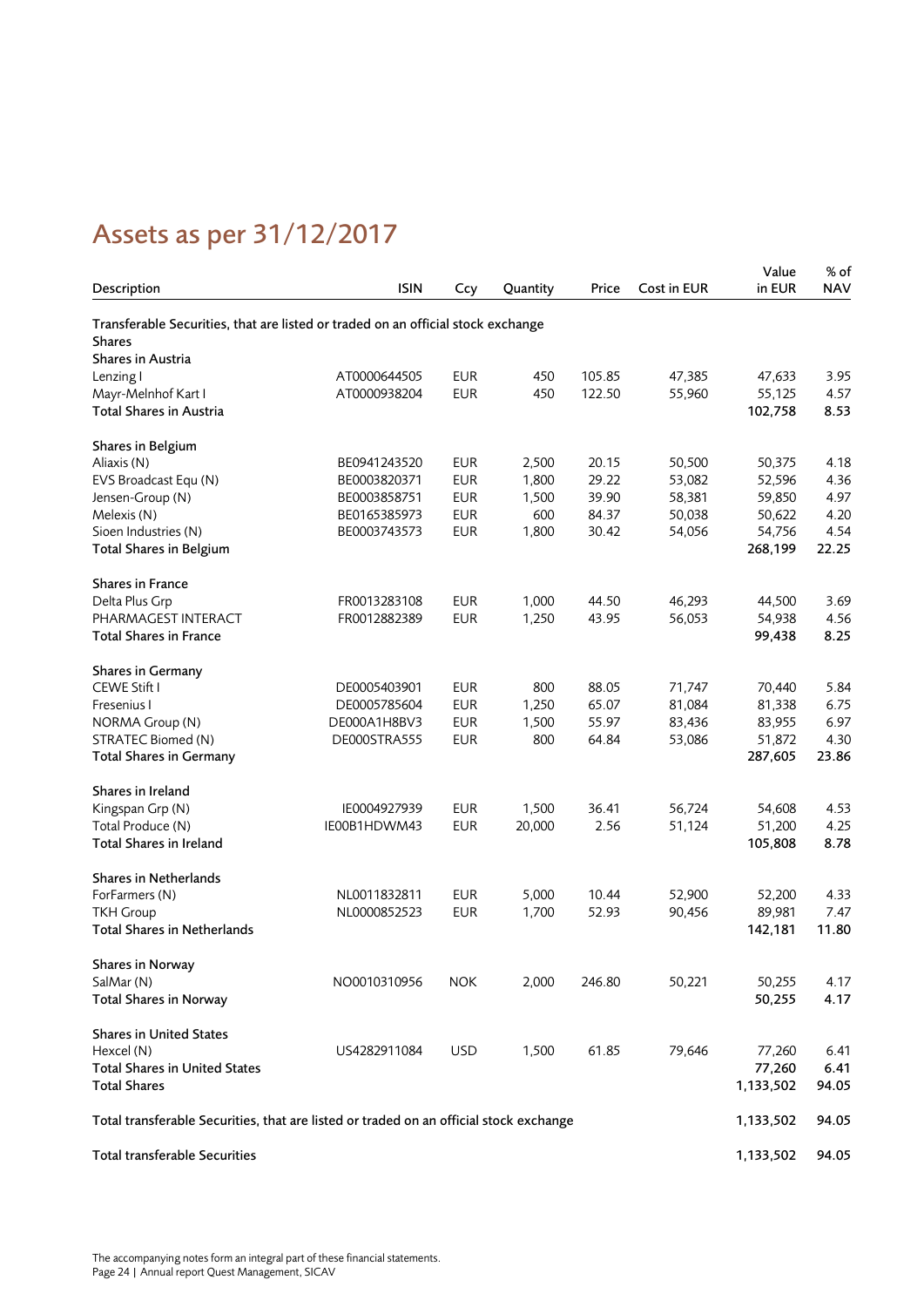|                      |             |     |          |       |             | Value     | % of       |
|----------------------|-------------|-----|----------|-------|-------------|-----------|------------|
| Description          | <b>ISIN</b> | Ccv | Quantity | Price | Cost in EUR | in EUR    | <b>NAV</b> |
| <b>Bank deposits</b> |             |     |          |       |             | 72.299    | 6.00       |
| Total assets         |             |     |          |       |             | 1,205,801 | 100.04     |
| Liabilities          |             |     |          |       |             | -528      | $-0.04$    |
| Net assets           |             |     |          |       |             | 1,205,274 | 100.00     |

Details of changes in investments for the period concerned are available, free of charge, at the Company's head office as well as at all Paying Agents.

### <span id="page-24-0"></span>Derivative instruments

During the period, there were no transactions in derivative instruments.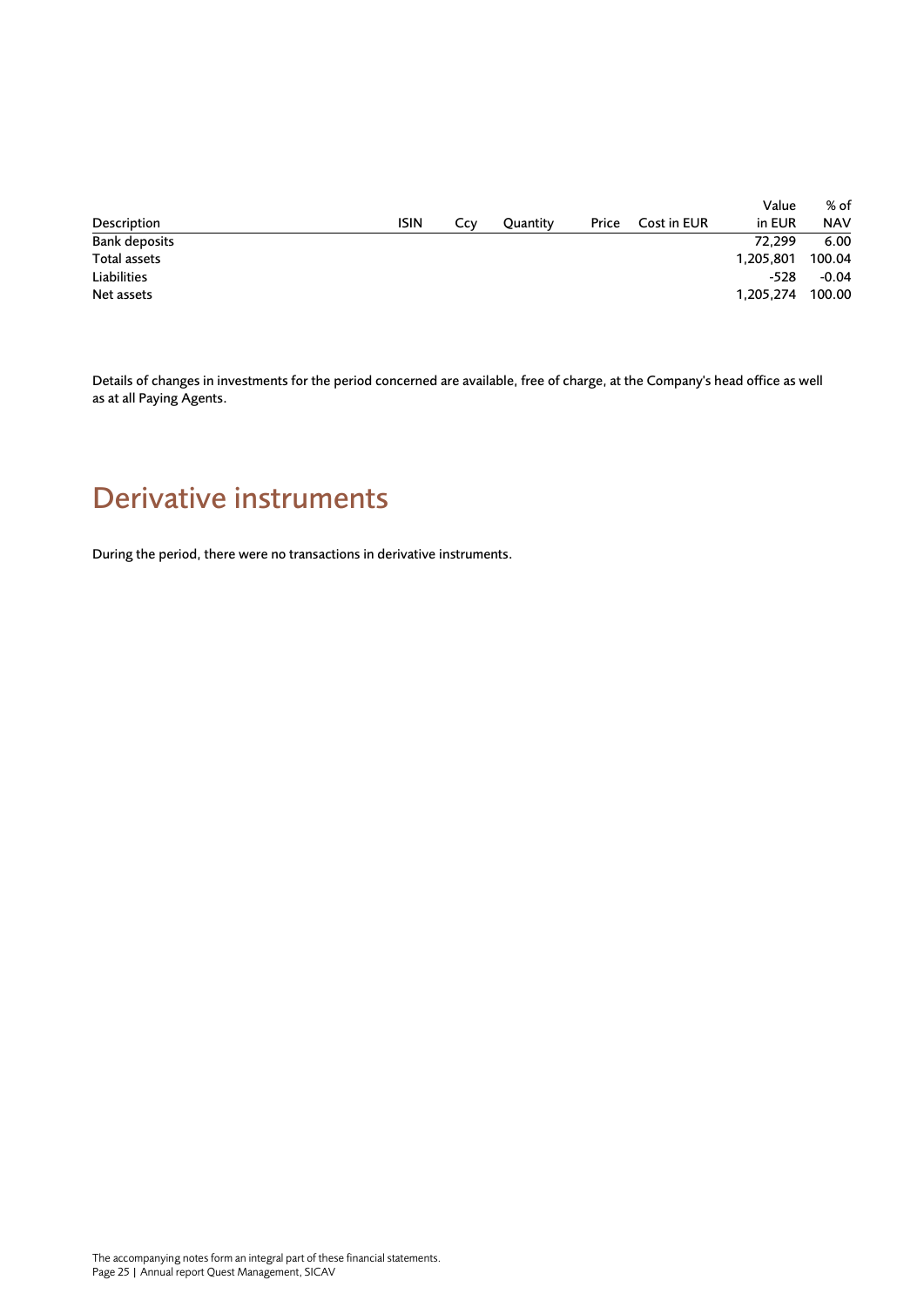### <span id="page-25-0"></span>Notes to the financial statements

### 1. General Information

Quest Management, SICAV (the "Fund") was incorporated in the Grand Duchy of Luxembourg on June 16, 2000 as a "Société Anonyme" qualifying as a "Société d'Investissement à Capital Variable" with multiple subfunds and is governed by Part I of the amended Luxembourg law of December 17, 2010 on undertakings for collective investment (the "2010 Law"). It is established for an undetermined duration from the date of incorporation.

The Board of Directors of the Company is responsible for the management and control of the Sub-Funds, including the determination of investment policy and has appointed VP Fund Solutions (Luxembourg) SA as the Company's management company pursuant to a Management Company Services Agreement dated April 1, 2013, as it may be amended from time to time. This agreement has been replaced and superseded by the Management Company Service Agreement dated December 15, 2017.

VP Fund Solutions (Luxembourg) SA is a public limited company ("société anonyme"). It was incorporated in Luxembourg under the denomination "De Maertelaere Luxembourg S.A." on January 28, 1993. Its articles of incorporation have last been amended on 18 May 2016. It has been incorporated for an unlimited period of time. Its registered office is at 26, avenue de la Liberté, L-1930 Luxembourg in the Grand Duchy of Luxembourg. Its share capital amounted to CHF 5,000,000 as at December 31, 2016.

The Fund presently contains two sub-funds (the "Sub-Fund"):

- Quest Management - Quest Cleantech Fund (denominated in EUR) - Quest Management – Quest+ (launched on 15 December 2017) (denominated in EUR)

### Consolidated figures

The combined financial statements of the Fund are expressed in EUR and are presented for information purposes only. They are equal to the sum of the corresponding items in the financial statements of each Sub-Fund.

The business year of the Fund begins on January 1 and ends on December 31.

These financial statements are prepared in accordance with the Luxembourg Generally Accepted Accounting Principles under the supervision of the Board of Directors of the Fund.

### 2. Summary of significant accounting policies

The Net Asset Value of each class or sub-class of shares of each Sub-Fund shall be expressed in the Sub-Fund's Base Currency as a per share figure and shall be determined on any Valuation Date, by the Management Company by dividing the value of the net assets of that Sub-Fund to be allocated to such class or sub-class of shares, being the value of the assets of that class or sub-class of shares of that Sub-Fund less its liabilities, on the Valuation Date, by the number of shares of that class or sub-class of the relevant Sub-Fund then outstanding.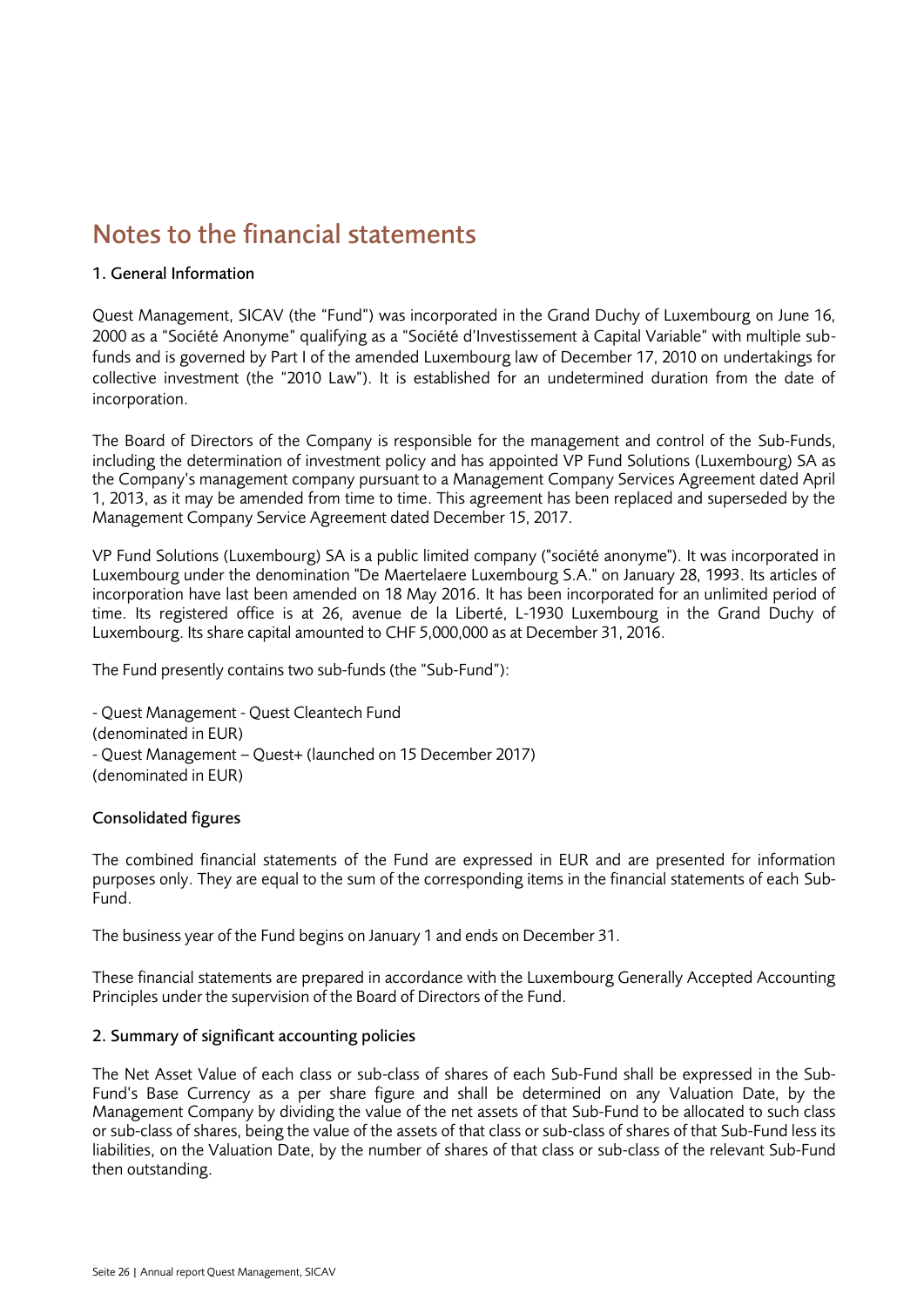The Net Asset Valuation takes place on each Luxembourg bank business day (the "Valuation Date"), i.e. on which banks are open all day in Luxembourg. 24 December in each year will not be considered as a business day.

The valuation shall be effected in the following manner:

A) The assets of the Company shall include:

- a) all cash in hand or in bank including the outstanding interest;
- b) all instruments and promissory notes due on demand and all accounts receivable,(including proceeds from the sale of securities for which the price has not yet been received);
- c) all securities, units, shares, bonds, options, subscription warrants and share rights and other investments and transferable securities which are owned by the Company;
- d) all dividends and distributions to be received by the Company in cash or insecurities (the Company may, however, make adjustments based on fluctuations of the market value of the transferable securities arising from practices such as ex dividend or ex right transactions);
- e) all outstanding interest earned on securities owned by the Company unless, however, such interest is included in the principal amount of said securities;
- f) the preliminary expenses of the Company if such were not amortized, and
- g) all other assets of any kind whatsoever including any expenses paid in advance.

The value of the assets of each class or sub-class of shares of each Sub-Fund is determined as follows:

- 1) Securities or money market instruments admitted to official listing on a stock exchange or which are traded on another regulated market which operates regularly and is recognized and open to the public in Europe (including the EU countries) or North or South America, Asia, Australia, New Zealand or Africa are valued on the base of the last known price. If the same security or instrument is quoted on different markets, the quotation of the main market for this security or instrument will be used. If there is no relevant quotation or if the quotations are not representative of the fair value, the evaluation will be done in good faith by the Board of Directors or its delegate with a view to establishing the probable sales price for such securities or instruments;
- 2) Non-listed securities or money market instruments are valued on the base of their probable sales price as determined in good faith by the Board of Directors or its delegate;
- 3) Liquid assets are valued at their nominal value plus accrued interest;
- 4) Units of UCIs are valued on the basis of their last known net asset value;
- 5) Futures and options are valued by reference to the previous day's closing price on the relevant market. The market prices used are the futures exchanges settlement prices;
- 6) Swaps are valued at their fair market value on the basis of the last known closing price of the underlying asset.

For the assets which are not denominated in the currency in which a Sub-Fund is denominated, the conversion shall be done on the basis of the exchange rate for such currency ruling on the relevant bank business day in Luxembourg.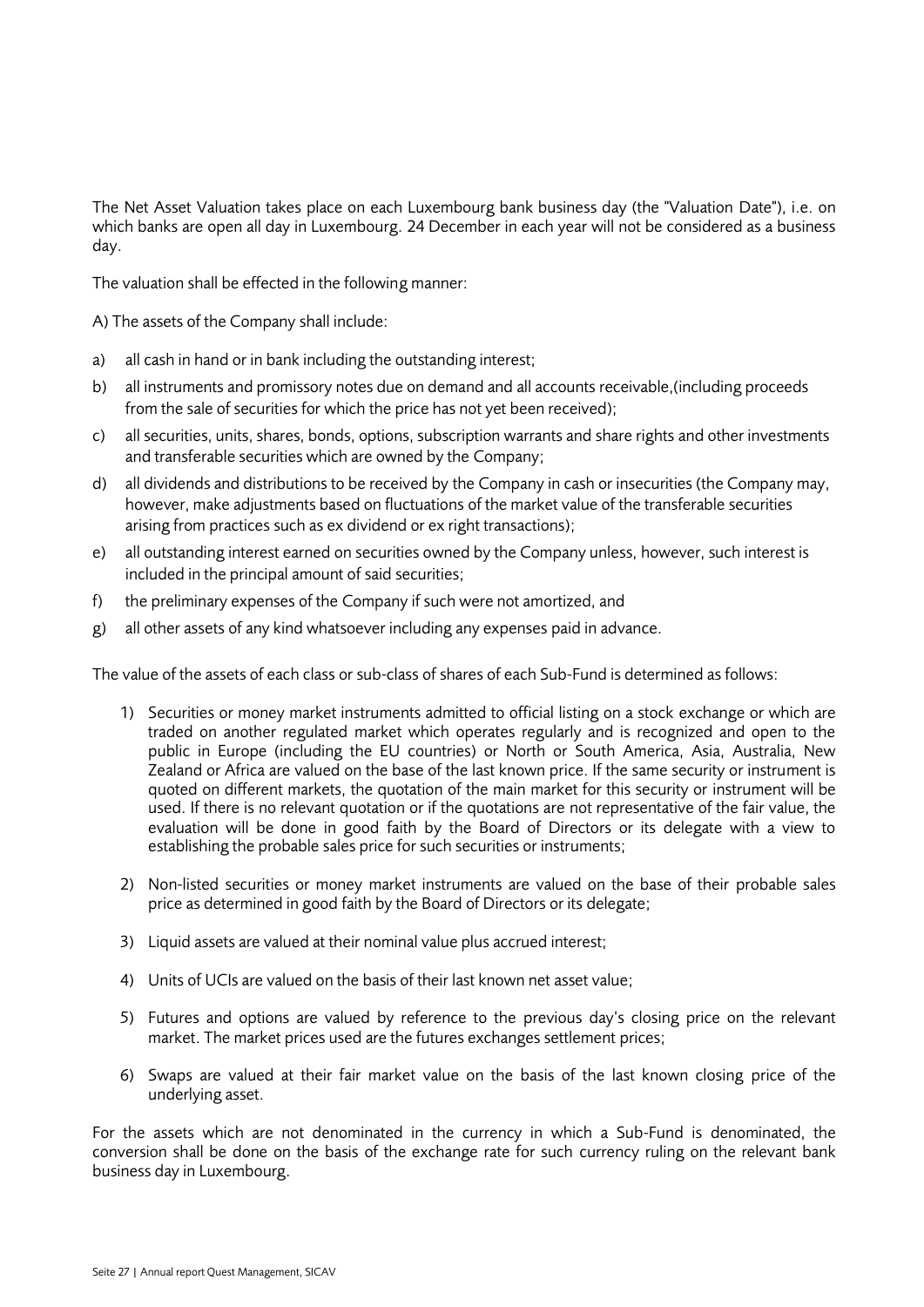In addition, appropriate provisions will be made to account for the charges and fees levied on the Sub-Funds.

In the event it is impossible or incorrect to carry out a valuation in accordance with the above rules owing to particular circumstances, the Board of Directors or its designee is entitled to use other generally recognized valuation principles, which can be examined by an the approved statutory auditor of the Company, in order to reach a proper valuation of each Sub-Fund's total assets.

B) The liabilities of the Company shall be deemed to include:

- a) all loans, due bills and accounts payable
- b) all administrative expenses, whether fallen due or an outstanding balance (including the remuneration of the Management Company, investment managers, depositaries and other representatives and agents of the Company);
- c) all known commitments, whether or not due, including all contractual commitments fallen due where such commitments involve a payment either in cash or in goods, including the amount of dividends declared but not paid by the Company if the Valuation Date coincides with the date at which the persons who are or will be entitled to such dividends are determined;
- d) an adequate reserve for any tax on the Net Asset Value, accrued up to the Valuation Date and fixed by the Board of Directors and any other reserves authorized or approved by the Board of Directors;
- e) all other commitments of the Company of any kind whatsoever other than commitments represented by the shares of the Company. For the purpose of estimating the amount of such commitments the Company shall take into account all of its payable expenses, such as described under the Chapter "Expenses" herein. For the purpose of estimating the amount of such liabilities, the Company may factor in any regular or recurrent administrative and other expenses on the basis of an estimate for the year or any other period by dividing the amount in proportion to the fractions of such period.

C) The Board of Directors shall establish a portfolio of assets for each Sub-Fund, and for one or more classes of shares if such classes were issued in accordance with Article 5 of the Articles, in the manner prescribed hereafter.

If one or more sub-classes of shares are created within the classes of shares, in accordance with the terms set forth in Article 5 of the Articles, the rules of allotment determined hereafter shall apply mutatis mutandis to each sub class of shares.

- a) the proceeds from the issue of the Shares of each Sub-Fund shall be attributed, in the books of the Company, to the portfolio of assets established for such Sub-Fund, it being understood that if a portfolio of assets is established for one or more classes of shares as indicated above, the following rules shall apply mutatis mutandis to such classes of shares, and the assets, liabilities, income and expenses relating to such Sub-Fund or such classes of shares shall be attributed to this portfolio of assets in accordance with the provisions of this Chapter;
- b) if an asset derives from another asset, such derived asset shall be attributed, in the books of the Company, to the same portfolio to which the asset generating it belongs and at each revaluation of an asset, the increase or reduction in value shall be attributed to the portfolio to which such asset belongs;
- c) when the Company pays any liability which relates to an asset of a given portfolio or relates to an operation carried out in connection with an asset of a given portfolio, this liability shall be attributed to the portfolio in question;
- d) if an asset or liability of the Company may not be attributed to a given portfolio, such asset or liability shall be attributed to all the portfolios in proportion to the net values of the various Sub-funds;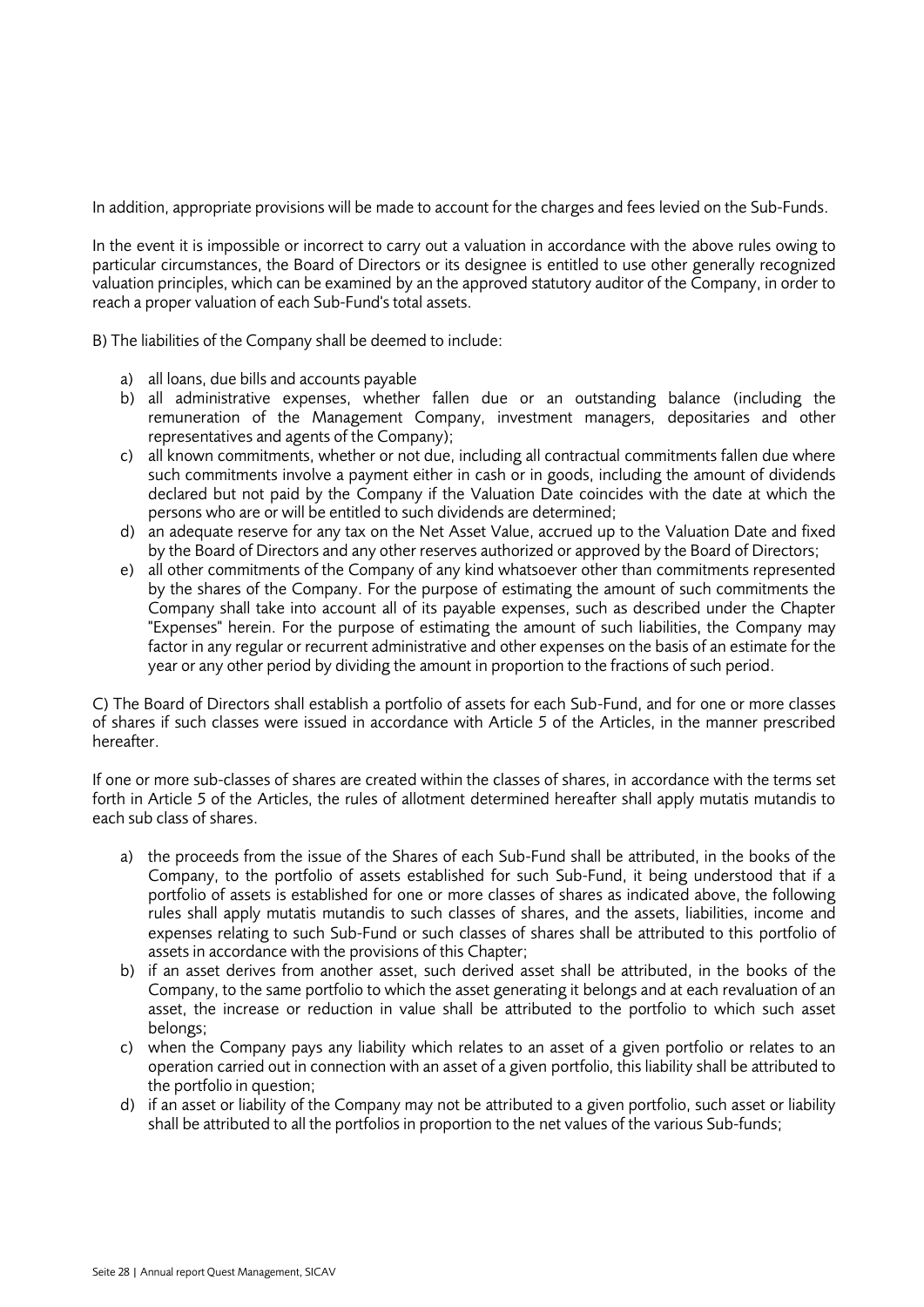it being understood that:

- 1) all unsubstantial amounts may be apportioned between all the portfolios and
- 2) the Board of Directors may allocate expenses, after having consulted the Company's approved statutory auditor, in an equitable and reasonable manner while taking into account all the circumstances; and

the Board of Directors may reattribute an asset or liability previously attributed if they deem that such is required by the circumstances; and

the Board of Directors may attribute an asset from one portfolio to another in the Company's books if (including the situation where a creditor takes action against specific assets of the Company) a liability has not been attributed in accordance with the methods determined by the Board of Directors under the terms of this Chapter.

### 3. Investment management fee

The Fund pays to the Investment Manager a fixed management fee, payable monthly in arrears and determined in the Investment Management Agreement dated December 15, 2017, as follows:

Quest Management - Quest Cleantech Fund:

- Class A Shares none (Performance fee only);
- Class B Shares 1.25% p.a. of the respective Sub-Fund's class of share's average net asset value during the relevant month;
- Class C Shares 0.625% p.a. of the respective Sub-Fund's class of share's average net asset value during the relevant month;
- Class R Shares 1.25% p.a. of the respective Sub-Fund's class of share's average net asset value during the relevant month;
- Class I Shares 0.625% p.a. of the respective Sub-Fund's class of share's average net asset value during the relevant month.

Quest Management – Quest+

• Class C Shares 0.75% p.a. of the respective Sub-Fund's class of share's average net asset value during the relevant month.

### 4. Depositary Bank and Management Company fees

#### (until December 15, 2017)

The commissions and fees for the Depositary Bank and the Management Company are calculated on the daily average net asset value of each month as defined in the Depositary Bank and Paying Agent Agreement with VP Bank (Luxembourg) SA dated October 18, 2016, as amended and as defined in the Management Company Services Agreement with VP Fund Solutions (Luxembourg) SA dated April 1, 2013 and are debited at the end of each month for the past month.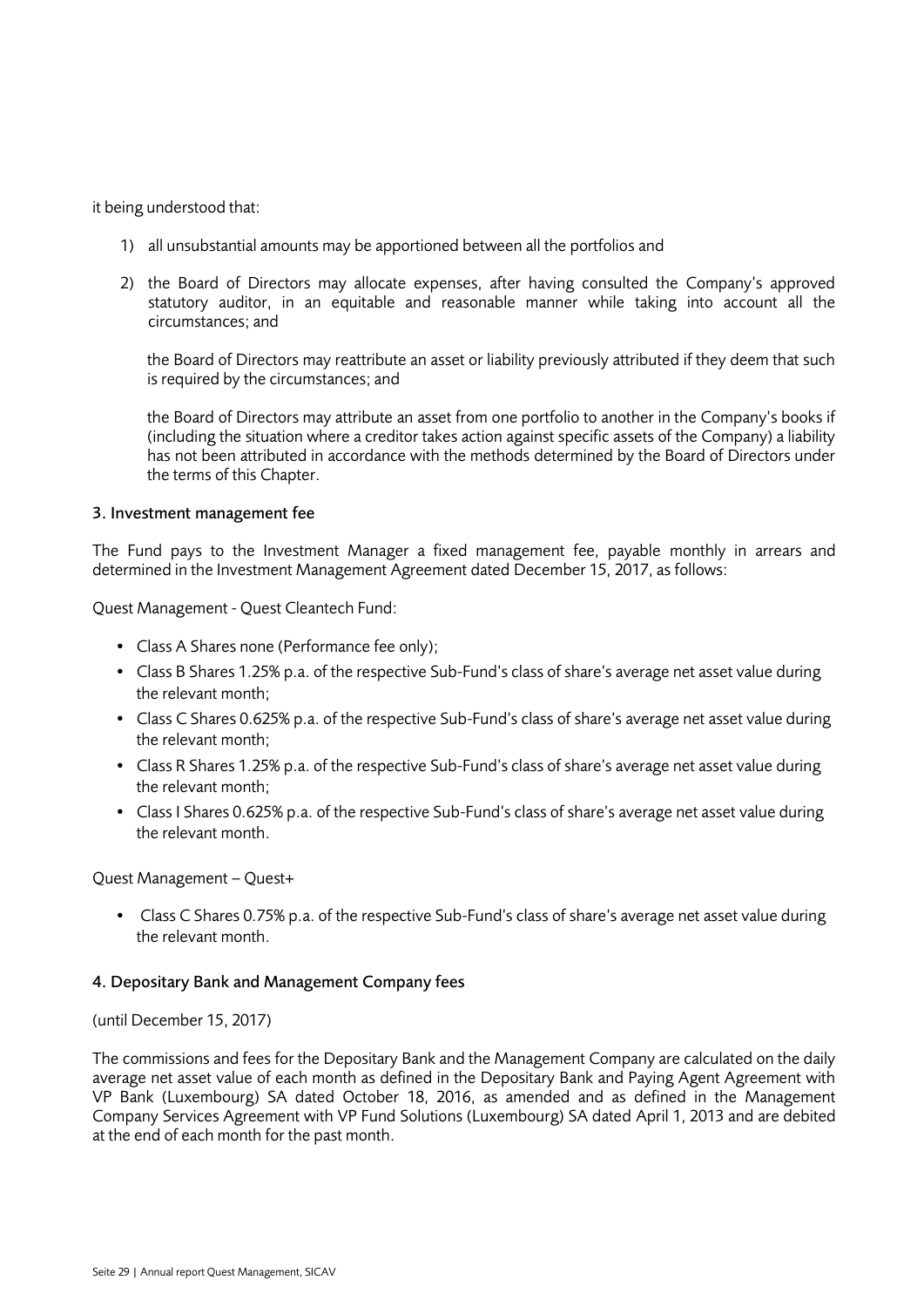The Management Company is entitled to receive, out of the assets of the Company, an all-in fee up to 0.38% p.a. of the respective Sub-Fund's average Net Asset Value during the relevant month subject to a minimum fee of EU 37,000.00 p.a. per Sub-Fund outlined in the Management Company Services Agreement. The all-in fee is calculated on the daily average Net Asset Value of each month and is debited at the end of each month for the past month. The all-in fee includes the fees for the central administration and domiciliary and corporate services as well as for the registrar and transfer agency services, depositary and paying agency services. Brokerage costs are charged separately.

(since December 15, 2017)

The Fund will pay a Depositary Bank Fee to VP Bank (Luxembourg) SA for the depositary and paying agent functions, depositary, supervision services, follow-up on corporate actions and reimbursement on bonds, dividend and interest credit, in accordance with the following scale of fees, calculated as a percentage per year of the total net assets of the Fund (any taxes and external costs being excluded):

|           | • up to EUR 100,000,000               | $0.09\%$ * |
|-----------|---------------------------------------|------------|
|           | • from EUR 100,000,000 to 200,000,000 | $0.05\%$ * |
| $\bullet$ | above EUR 200,000,000                 | $0.04\%$ * |

\*rate applied to the part of the total net assets of the Fund falling within that range, subject to a minimum fee of EUR 1,000.00 per month (equal to EUR 12,000.00 p.a.).

### All-in-Fee

Quest Management SICAV will pay a Management Company Fee to VP Fund Solutions (Luxembourg) SA, that includes Management Company Fees, Central Administration Fee and Transfer and Registrar Agent Fee, in accordance with the following scale of fees, calculated as a percentage per year of the total net assets of the Fund (any taxes being excluded):

| $\bullet$ | up to EUR 100,000,000                 | $0.17\%$ * |
|-----------|---------------------------------------|------------|
|           | • from EUR 100,000,000 to 200,000,000 | $0.10 \%$  |
|           | • above EUR 200,000,000               | $0.08 \%$  |

\*rate applied to the part of the total net assets of the Fund falling within that range, subject to a minimum fee of EUR 2,000 per month (equal to EUR 24,000 p.a.). These costs are including the preparation of the KIIDs but excluding the KIID related translation costs, if needed.

The fee is calculated on the daily average Net Asset Value of each month and is debited at the end of each month for the past month.

Furthermore, the Management Company is entitled to receive, for the service rendered as transfer and registrar agent of the Fund, the following fees:

- EUR 1,500 p.a. per new active share class, and
- EUR 75 p.a. for any new investor account, above 100 investors' accounts, the first 100 accounts being free of charge.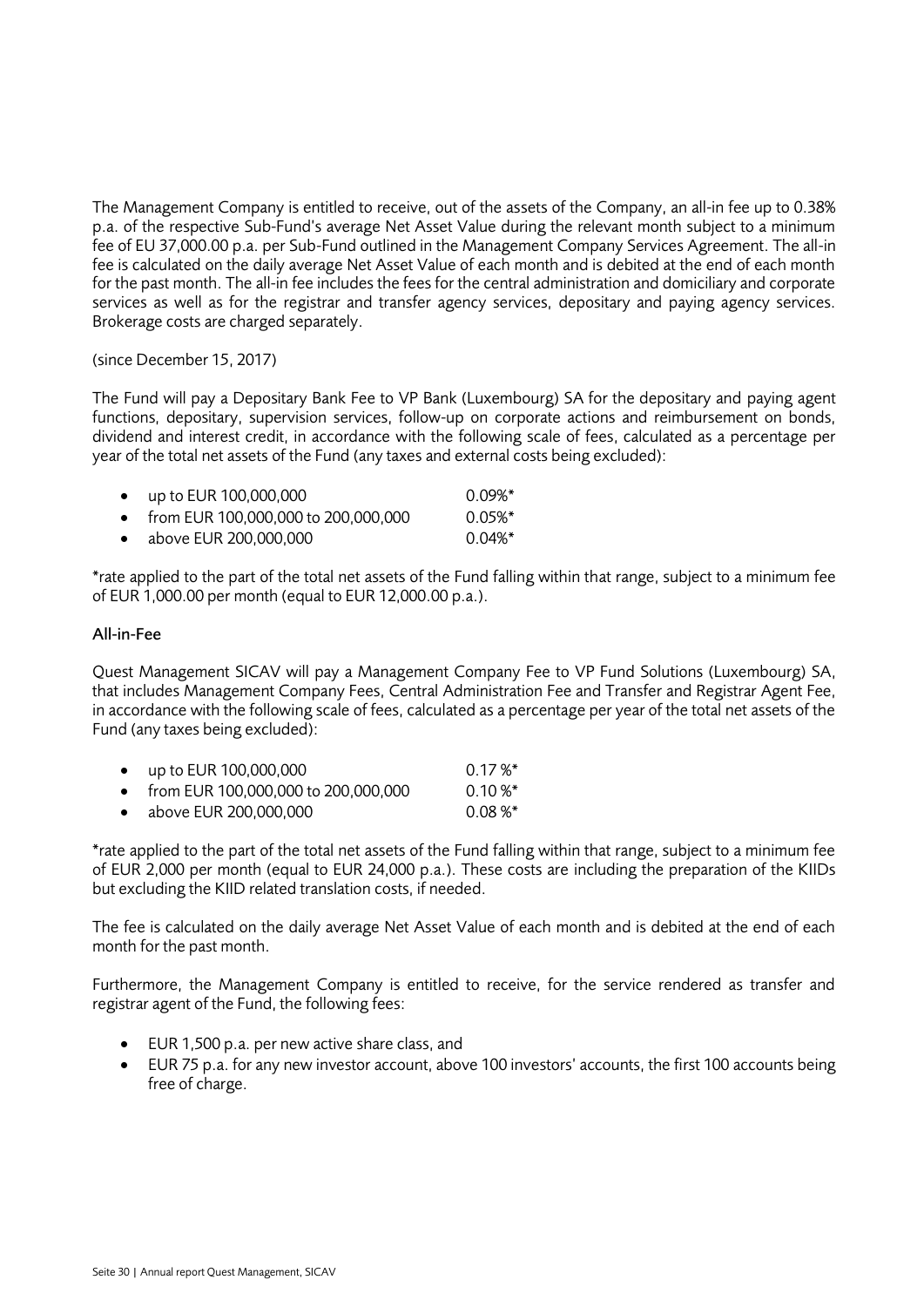#### Performance fee

In consideration for its services, the Investment Manager is entitled to receive from the Fund, when appropriate, a performance fee payable quarterly in arrears. The performance fee is accrued daily in the calculation of the net asset value per share, according to the performance fee structure set forth below.

For the Quest Management – Quest Cleantech Fund (A), the Fund pays the Investment Manager a performance fee consisting of:

- 20% of the net realized and unrealized appreciation, if any, in the net asset value of the Sub-Fund's shares which is in excess of the benchmark short interest rate, since beginning of current quarter, applied to the fully existing shares since the beginning of the quarter;

- 20% of the net realized and unrealized appreciation, if any, in the net asset value of the Sub-Fund's newly subscribed shares during the quarter which is in excess of the benchmark short interest rate since related subscription dates;

- the realized performance fee related to redemptions accrued before a quarter end will remain in the Sub-Fund.

The short interest rate is defined as EUR 3 months LIBOR.

For the Class A Shares of the Sub-Fund, the Fund does not pay the Investment Manager a quarterly fee unless the Fund's return is higher than the benchmark interest rate for that particular quarter. A quarterly performance fee is only calculated when the performance of the net asset value per share calculated on the basis of a rolling year is positive. Furthermore, the quarterly performance fee calculated per share may not exceed the performance of the net asset value per share calculated on the basis of a rolling year.

The performance fee is charged to the Fund on a quarterly basis and paid out of the assets of the Sub-Fund. The transfer will be executed by the Management Company.

In the case of the Class A Shares of the Sub-Fund, the Investment Manager may choose to waive all of its fee or any portion thereof at its absolute discretion for an indefinite period, in order to reduce the impact such fee may have on the performance of the Sub-Fund in instances where the Sub-Fund's net assets are of insufficient size.

In the case of all other share classes of the Sub-Fund Quest Management – Quest Cleantech Fund and the Sub-Fund Quest Management – Quest+, there shall be no performance fee.

For the year ended December 31, 2017, the performance fees related to Class A Shares amounted to EUR 235,024.33.

#### 5. Taxes

The Company is not subject to taxation in Luxembourg on its income, profits or gains. The Company is not subject to net wealth tax in Luxembourg. No stamp duty, capital duty or other tax will be payable in Luxembourg upon the issue of Shares.

The Sub-Funds are however subject, in principle, to a subscription tax (taxe d'abonnement) levied at the rate of 0.05% per annum based on their net asset value at the end of the relevant quarter, calculated and paid quarterly.

A reduced subscription tax rate of 0.01% per annum is however applicable to any Sub-Fund whose exclusive object is the collective investment in money market instruments, the placing of deposits with credit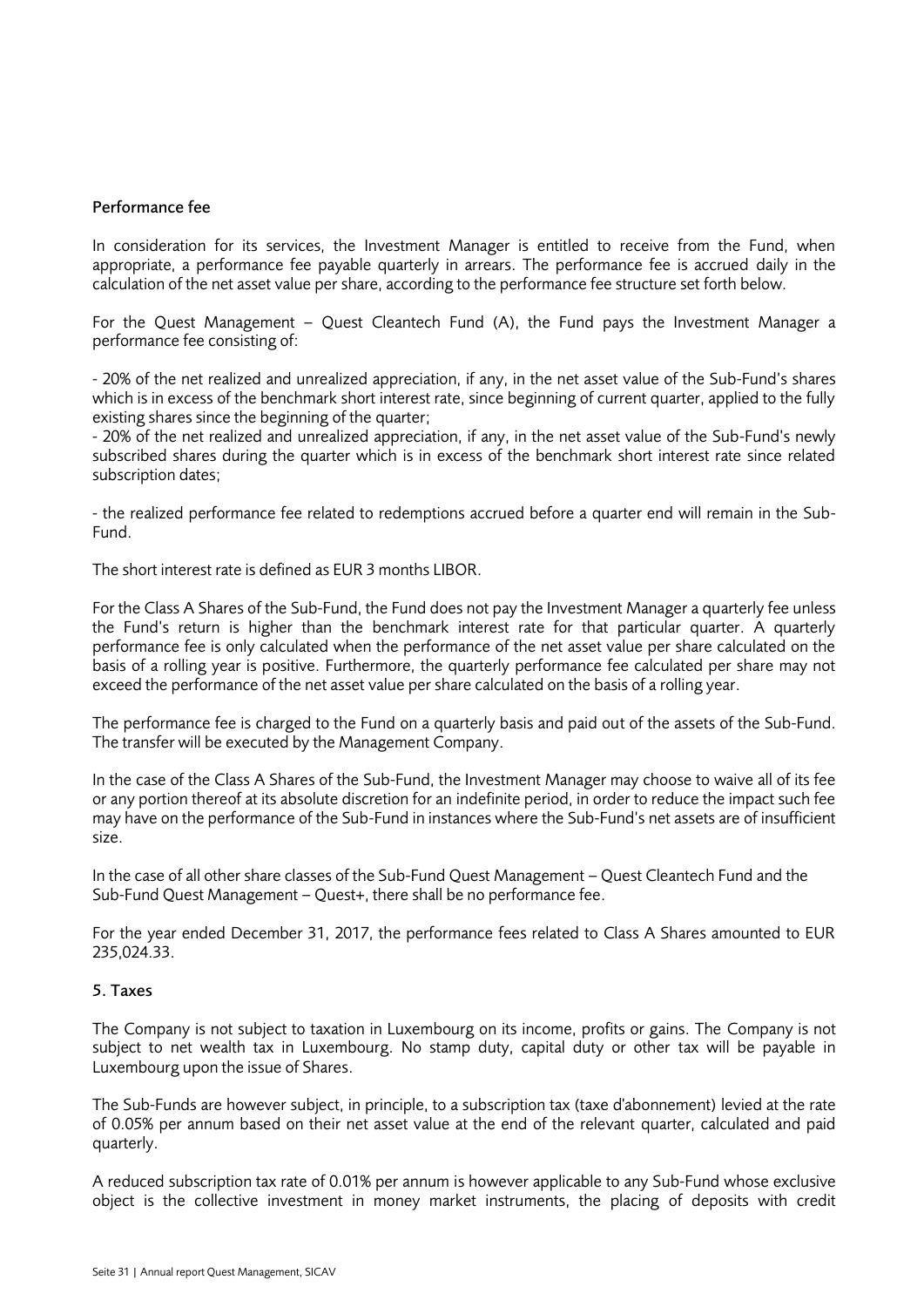institutions, or both. A reduced subscription tax rate of 0.01% per annum is also applicable to any Sub-Fund or Share Class provided that their shares are only held by one or more institutional investors within the meaning of article 174 of the Law (an "Institutional Investor").

### Withholding tax

Interest and dividend income received by the Company may be subject to non-recoverable withholding tax in the source countries. The Company may further be subject to tax on the realised or unrealised capital appreciation of its assets in the countries of origin. The Company may benefit from double tax treaties entered into by Luxembourg, which may provide for exemption from withholding tax or reduction of withholding tax rate.

Distributions made by the Company as well as liquidation proceeds and capital gains derived there from are not subject to withholding tax in Luxembourg.

### 6. Transaction costs

The transaction costs represent broker transaction fees in relation to the purchases and sales of securities and financial derivative instruments during the business year. For the year ended December 31, 2017, the transaction costs amounted to:

EUR 252,885.52 for Quest Cleantech Fund EUR 3,833.86 for Quest+

### 7. Distribution policy

For all share classes no distributions are contemplated and all income shall be automatically reinvested.

### 8. Foreign Exchange rates

### Currency spot rates used as at 31/12/2017:

EUR 1 is equal to CHF 1.170200 EUR 1 is equal to GBP 0.887658 EUR 1 is equal to NOK 9.821893 EUR 1 is equal to SEK 9.831713 EUR 1 is equal to USD 1.200821

### 9. Related party transactions

All transactions with related parties were entered into the ordinary course of business and under normal market conditions. The related parties to the Fund are the Management Company, the Investment Manager and Marketing Agent. The fees for the related parties are described in Notes 3 and 4.

### 10. Income equalization

Income equalization is applied to net income. An income equalization is the cumulative value of the ordinary net income during the year which is included in the issue price when the shareholder purchases shares and is refunded in the redemption price upon the sale of shares.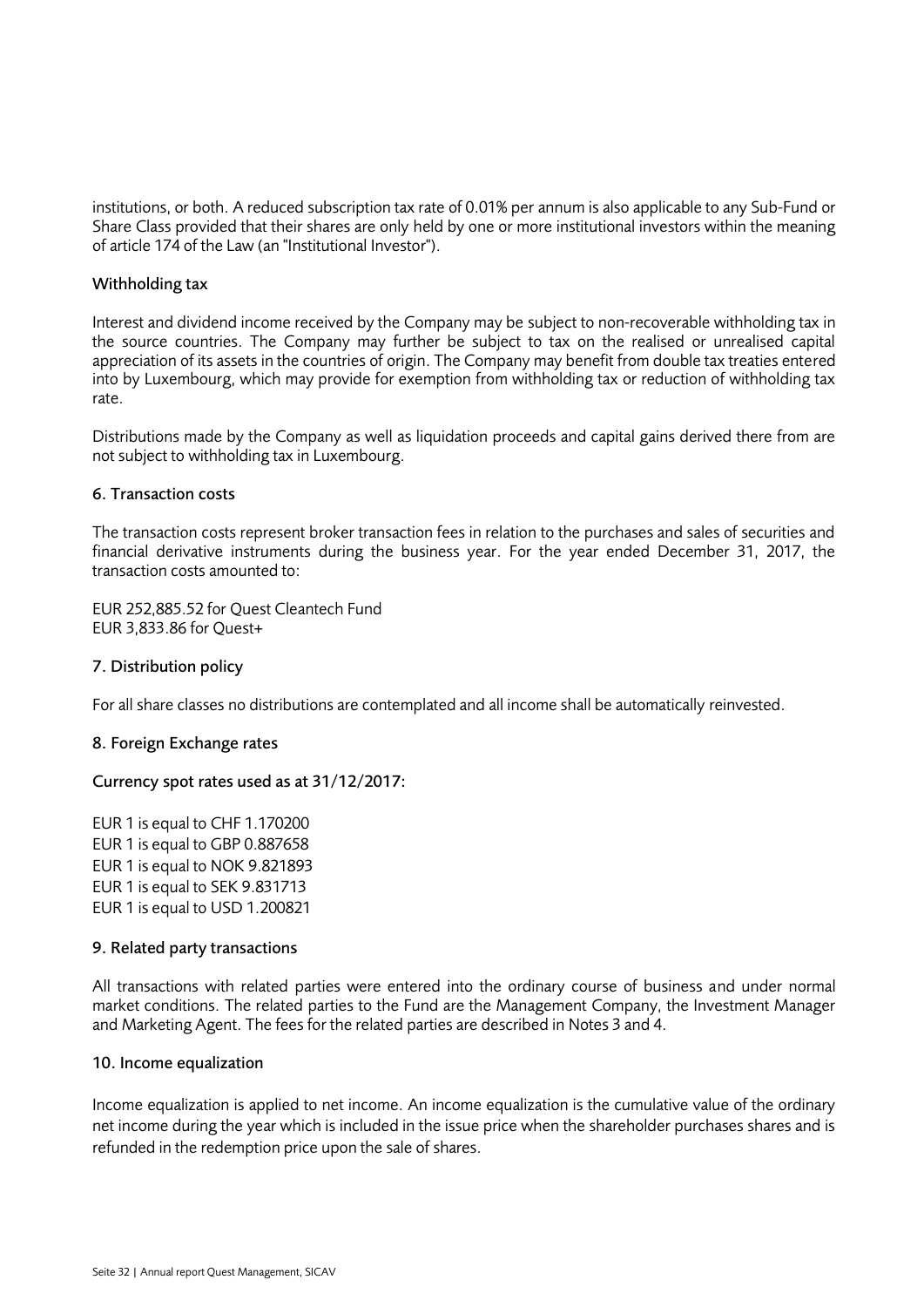### 11. Other charges

The item "Other charges" includes inter alia the publication fees, the license fee and fees for the Information agent.

### 12. Transparency of Securities Financing Transactions and their Reuse (unaudited)

During the financial year of the fund no securities financing transactions and total return swaps in the sense of Regulation (EU) 2015/2365 of the European Parliament and the Council of November 25, 2015 on transparency of securities financing transactions and of reuse and amending Regulation 648/2012 have taken place. As a consequence, no information according to article 13 of the afore mentioned Regulation need to be disclosed to the fund's investors.

### 13. Risk management approach (unaudited)

The global exposure of the Sub-Funds is calculated using the commitment approach as detailed in applicable laws and regulations including but not limited to the CSSF Circular 11/512.

### Corporate Governance Statement

The Board of Directors of the Fund confirms its adherence with the principles contained in the ALFI (Association Luxembourgeoise des Fonds d'Investissements) Code of Conduct for Luxembourg Investment Funds.

### Remuneration Policy (unaudited)

### Content, Purpose and Scope

VP Fund Solutions (Luxembourg) SA (hereinafter referred to as "VPFLU") has established, implemented and maintains a Remuneration Policy. The purpose of this policy is to set out the position and principles of VPFLU in respect of the remuneration of its Staff Members. The Policy reflects VPFLU's objectives for good corporate governance as well as sustained and long-term value creation. It ensures that VPFLU is able to attract, develop and retain high-performing and motivated employees in a competitive labour market by acting in the best interests of the funds' investors.

### Remuneration components

The amounts of fixed and variable compensation reflect both the complexity and size of our management company. To determine the amount of the variable compensation pool, VPFLU is guided by a sustainable and risk-adjusted approach. VPFLU is committed to address the conservative risk culture in the payment system and offers its employees an attractive but relatively moderate variable compensation. In view of the overall package VPFLU pays a fixed income and fringe benefits in line with Luxembourg market practices. It is a declared goal to define the remuneration packages of VPFLU's Staff Members in such a way that the fixed component is sufficient to allow them a decent life even without variable remuneration.

The Board of the management company will monitor compliance with the remuneration policy on an annual basis. This will include alignment with the business strategy, objectives, values and interest of VPFLU and the Funds it manages as well as measures to avoid conflicts of interest. There were no determination, which required any adjustments.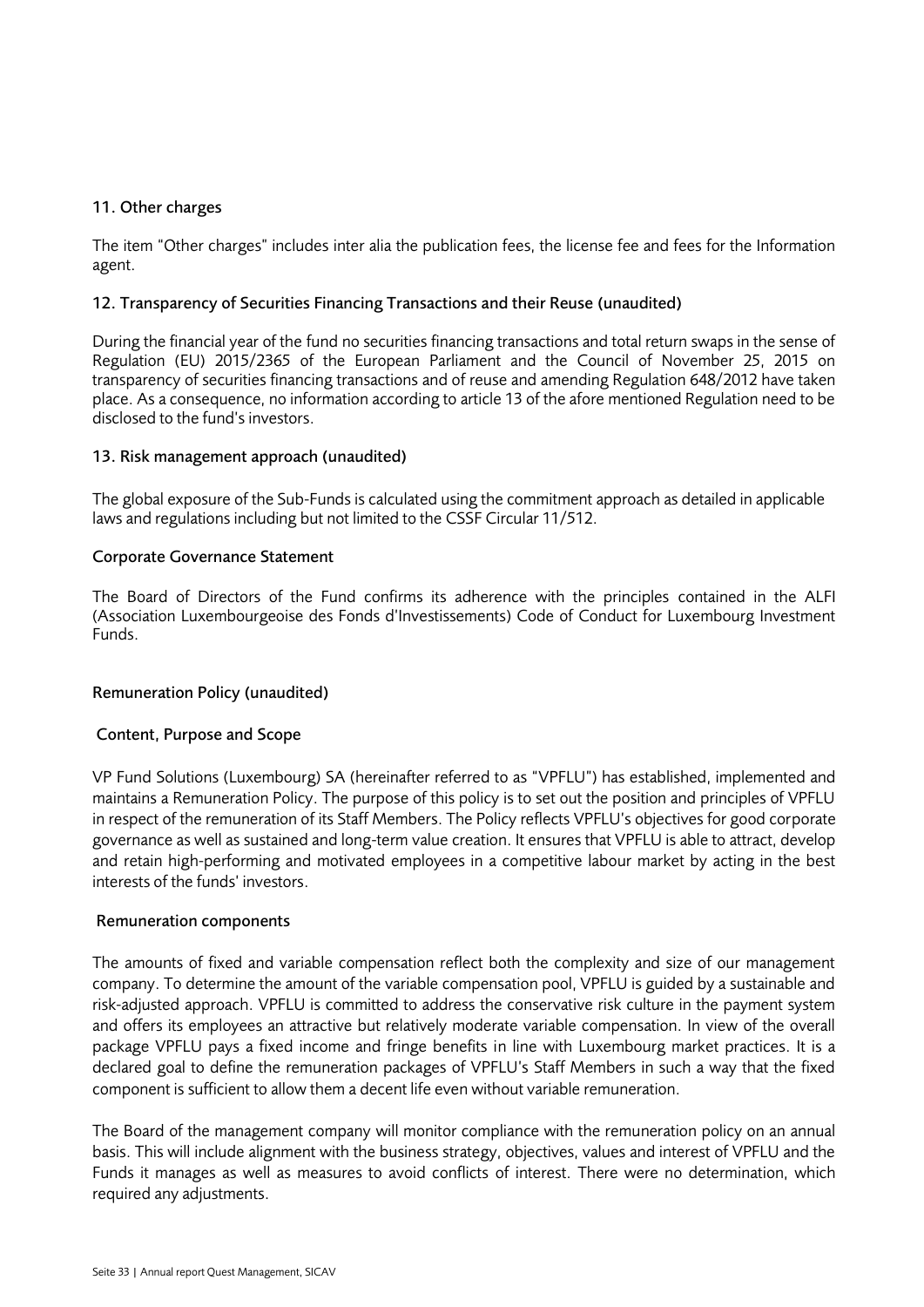### Indication of the remuneration

Remuneration of the Management Company during the financial year from January 1, 2017 until December 31, 2017:

| Total remuneration paid by the Management Company            | 3.50 million CHF |
|--------------------------------------------------------------|------------------|
| Thereof fixed remuneration                                   | 3.18 million CHF |
| Thereof variable remuneration                                | 0.32 million CHF |
| Number of Beneficiaries                                      | 30               |
| Thereof Senior management and risk takers                    | 10               |
| Carried interest paid by the Management Company              | n/a              |
| Total remuneration paid to Senior management and risk takers | 1.40 million CHF |

### Declaration of essential modifications of the defined remuneration policy

There were no essential modifications of the defined remuneration policy during the financial year.

### General Information for the Investor

The articles of incorporation, the full prospectus, the key investor information documents, the statement of changes in the composition of the portfolio, the semi-annual report and the annual report are available free of charge at the registered office of Quest Management, SICAV, 26, avenue de la Liberté, L-1930 Luxembourg, as well as at the Management Company, Central Administration Agent, Corporate and Domiciliary Agent, Registrar and Transfer Agent and from the Depositary Bank and Paying Agent of the Fund mentioned under chapter "Management and Administration".

The semi-annual report and the annual report contain general information about the Fund as well as data showing the Fund's as well as its Sub-Fund development and its total net assets.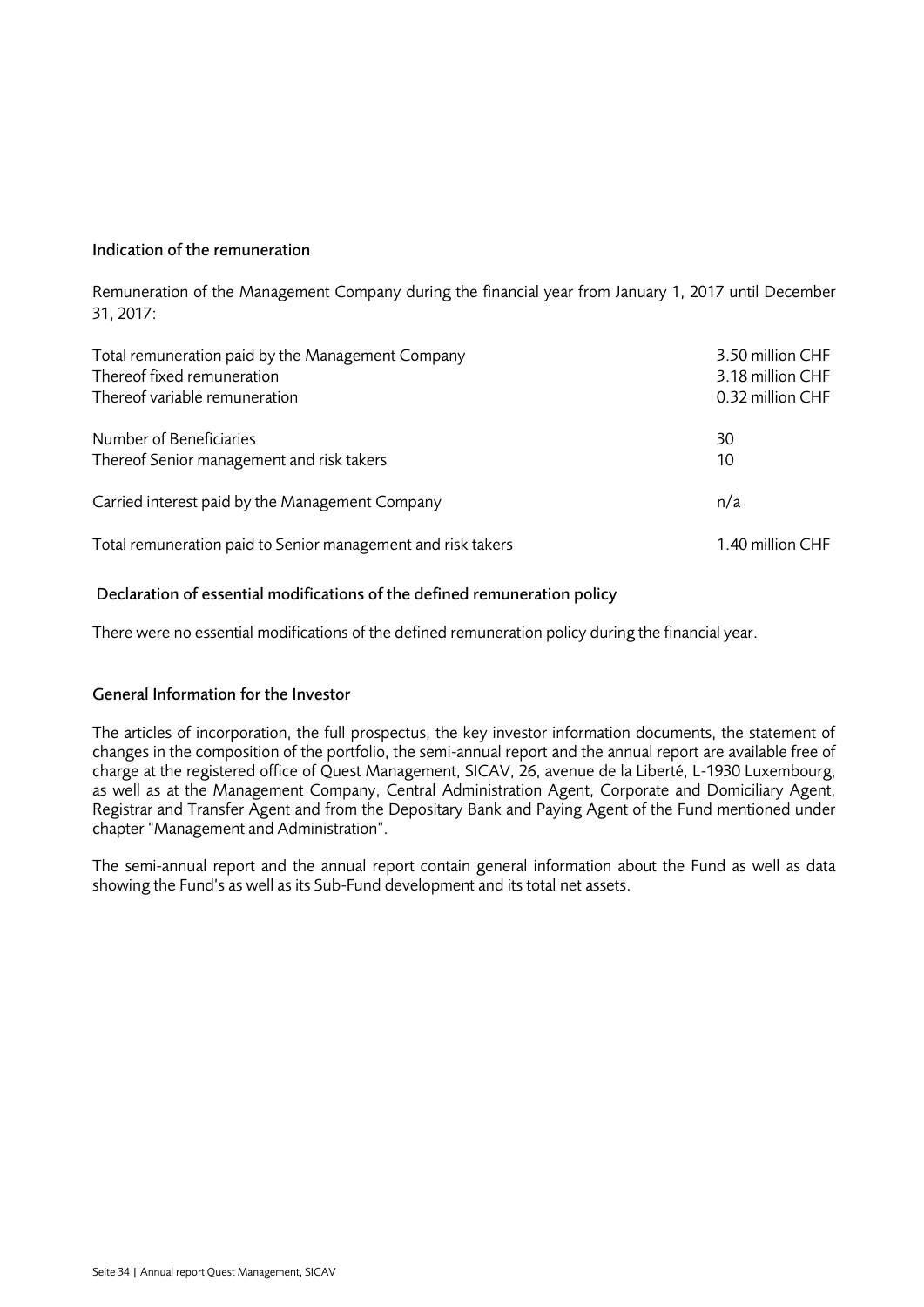

**KPMG Luxembourg, Societe cooperative**  39, Avenue John F. Kennedy L - 1855 Luxembourg

Tel.: +352 22 51 51 1 Fax: +352 22 51 71 E-mail: info@kpmg.lu Internet: www.kpmg.lu

<span id="page-34-0"></span>Ta the Shareholders of Quest Management, SICAV 26. Avenue de la Liberté L-1930 Luxembourg

### **REPORT OF THE REVISEUR D'ENTREPRISES AGREE**

### *Report on the audit* **of** *the financial statements*

### *Opinion*

We have audited the accompanying financial statements of Quest Management, SICAV and each of its sub funds ("the Fund"), which comprise the statement of net assets and the statement of assets as at December 31, 2017 and the statement of profit and loss accounts and the statement of changes in net assets for the year then ended, and notes to the financial statements, including a summary of significant accounting policies.

In our opinion, the accompanying financial statements give a true and fair view of the financial position of Quest Management, SICAV and each of its sub-funds as at December 31, 2017, and of the results their operations and changes in their net assets for the year then ended in accordance with Luxembourg legal and regulatory requirements relating to the preparation and presentation of the financial statements.

### *Basis for opinion*

We conducted our audit in accordance with the Law of 23 July 2016 on the audit profession ("Law of 23 July 2016") and with International Standards an Auditing ("ISAs") as adopted for Luxembourg by the Commission de Surveillance du Secteur Financier ("CSSF"). Our responsibilities under those Law and standards are further described in the « Responsibilities of "Réviseur d'Entreprises agréé" for the Audit of the Financial Statements » section of our report. We are also independent of the Fund in accordance with the International Ethics Standards Board for Accountants' Code of Ethics for Professional Accountants ("IESBA Code") as adopted for Luxembourg by the CSSF together with the ethical requirements that are relevant to our audit of the financial statements, and have fulfilled our other ethical responsibilities under those ethical requirements. We believe that the audit evidence we have obtained is sufficient and appropriate to provide a basis for our opinion.

### *Other information*

톺

The Board of Directors of the Fund is responsible for the other information. The other information comprises the information stated in the annual report but does not include the financial statements and our report of "Réviseur d'Entreprises agréé" thereon.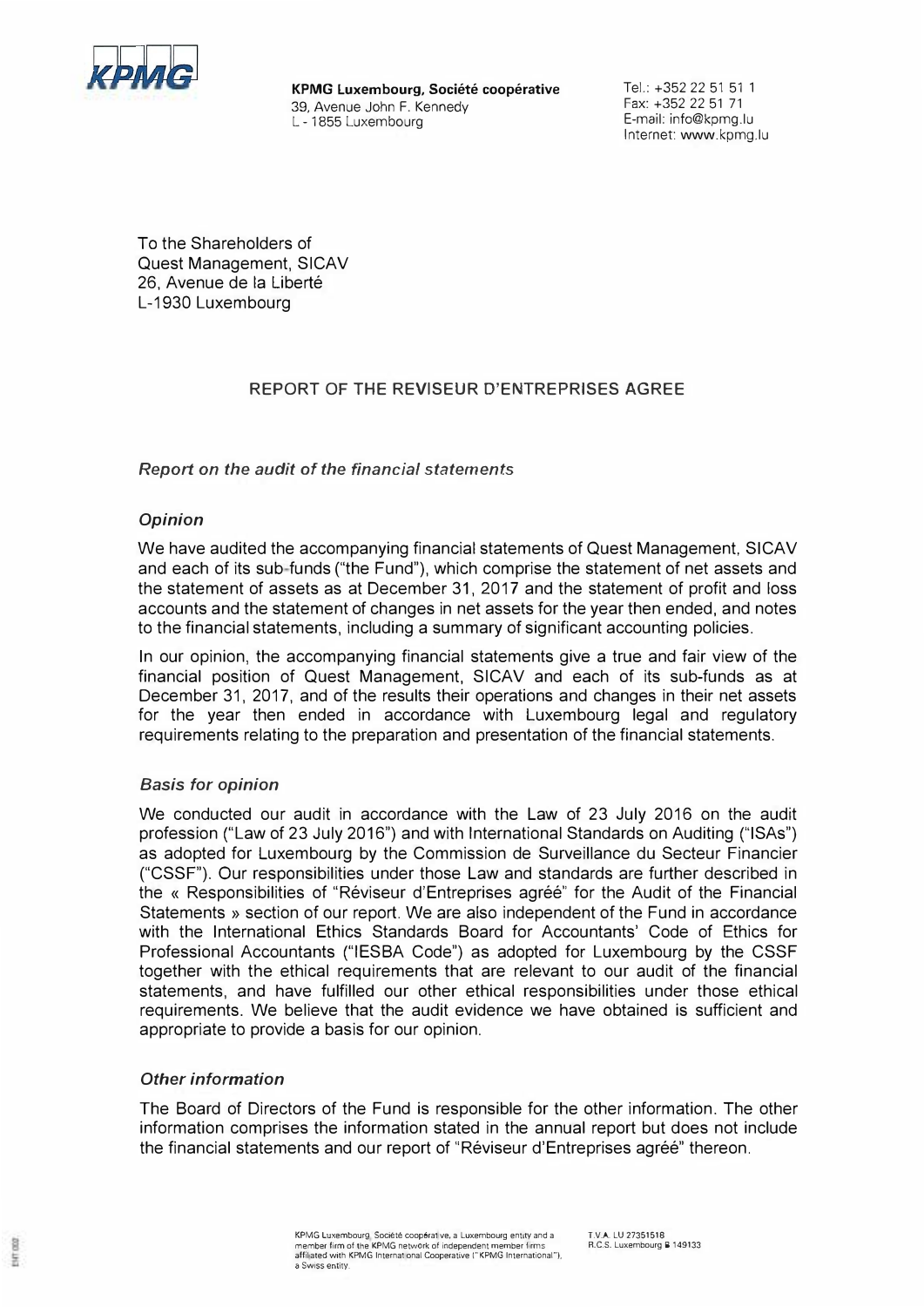

Our opinion on the financial statements does not cover the other information and we do not express any form of assurance conclusion thereon.

In connection with our audit of the financial statements, our responsibility is to read the other information and, in doing so, consider whether the other information is materially inconsistent with the financial statements or our knowledge obtained in the audit or otherwise appears to be materially misstated. lf, based on the work we have performed, we conclude that there is a material misstatement of this other information, we are required to report this fact. We have nothing to report in this regard.

### *Responsibilities of Board of Directors of the Fund for the financial statements*

The Board of Directors of the Fund is responsible for the preparation and fair presentation of these financial statements in accordance with Luxembourg legal and regulatory requirements relating to the preparation and presentation of the financial statements, and for such internal control as the Board of Directors of the Fund determines is necessary to enable the preparation of financial statements that are free from material misstatement, whether due to fraud or error.

In preparing the financial statements, the Board of Directors of the Fund is responsible for assessing the Fund's ability to continue as a going concern, disclosing, as applicable, matters related to going concern and using the going concern basis of accounting unless the Board of Directors of the Fund either intends to liquidate the Fund or to cease operations, or has no realistic alternative but to do so..

### *Responsibilities of the "Réviseur d'Entreprises agréé" for the audit of the financial statements*

The objectives of our audit are to obtain reasonable assurance about whether the financial statements as a whole are free from material misstatement, whether due to fraud or error, and to issue a report of "Réviseur d'Entreprises agréé" that includes our opinion. Reasonable assurance is a high level of assurance, but is not a guarantee that an audit conducted in accordance with the Law of 23 July 2016 and with ISAs as adopted for Luxembourg by the CSSF will always detect a material misstatement when it exists. Misstatements can arise from fraud or error and are considered material if, individually or in the aggregate, they could reasonably be expected to influence the economic decisions of users taken on the basis of these financial statements.

As part of an audit in accordance with the Law of 23 July 2016 and with ISAs as adopted for Luxembourg by the CSSF, we exercise professional judgment and maintain professional skepticism throughout the audit. We also:

- ldentify and assess the risks of material misstatement of the financial statements, whether due to fraud or error, design and perform audit procedures responsive to those risks, and obtain audit evidence that is sufficient and appropriate to provide a basis for our opinion. The risk of not detecting a material misstatement resulting from fraud is higher than for one resulting from error, as fraud may involve collusion, forgery, intentional omissions, misrepresentations, or the override of internal control.
- Obtain an understanding of internal control relevant to the audit in order to design audit procedures that are appropriate in the circumstances, but not for the purpose of expressing an opinion on the effectiveness of the Fund's internal control.